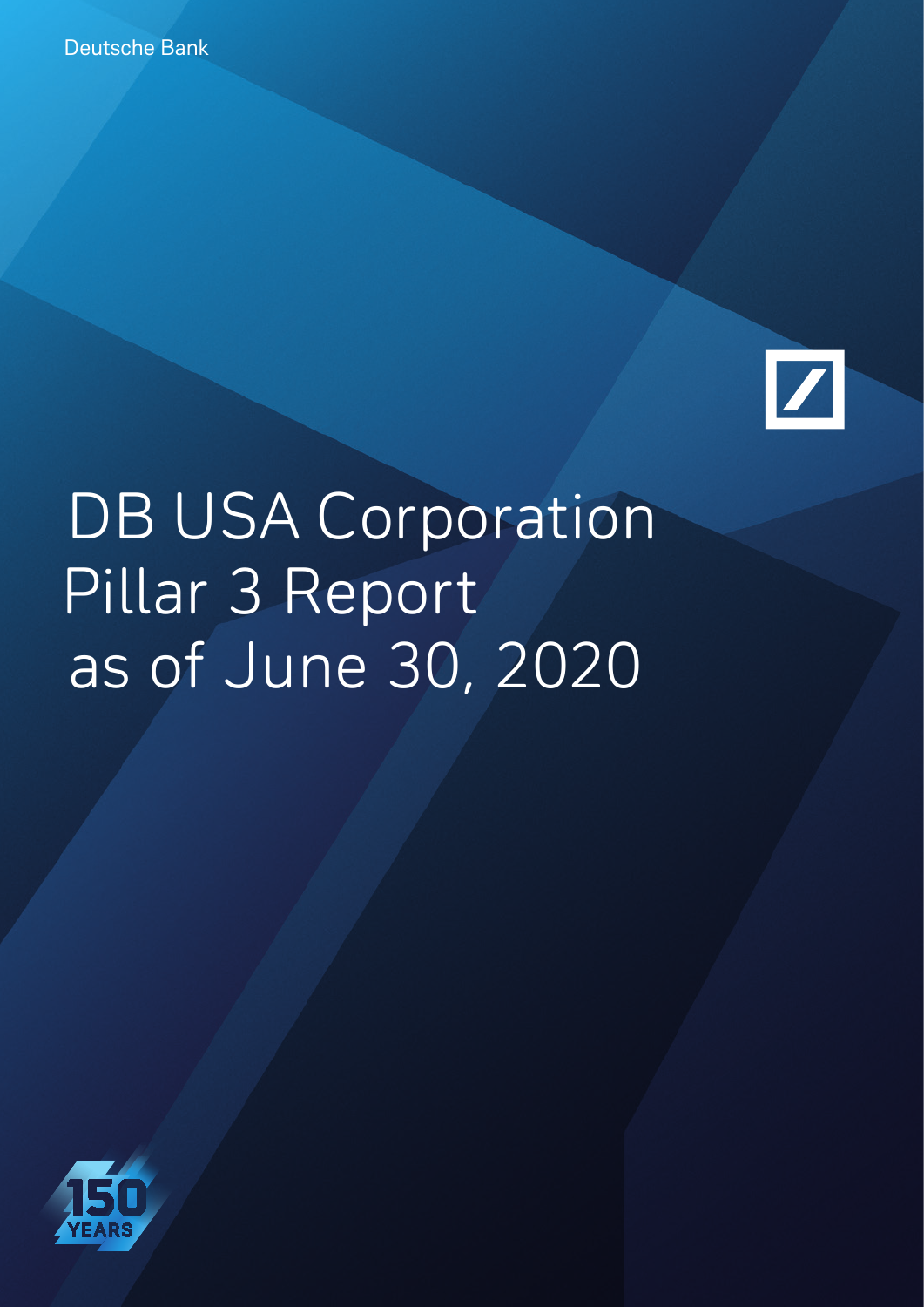### **Contents**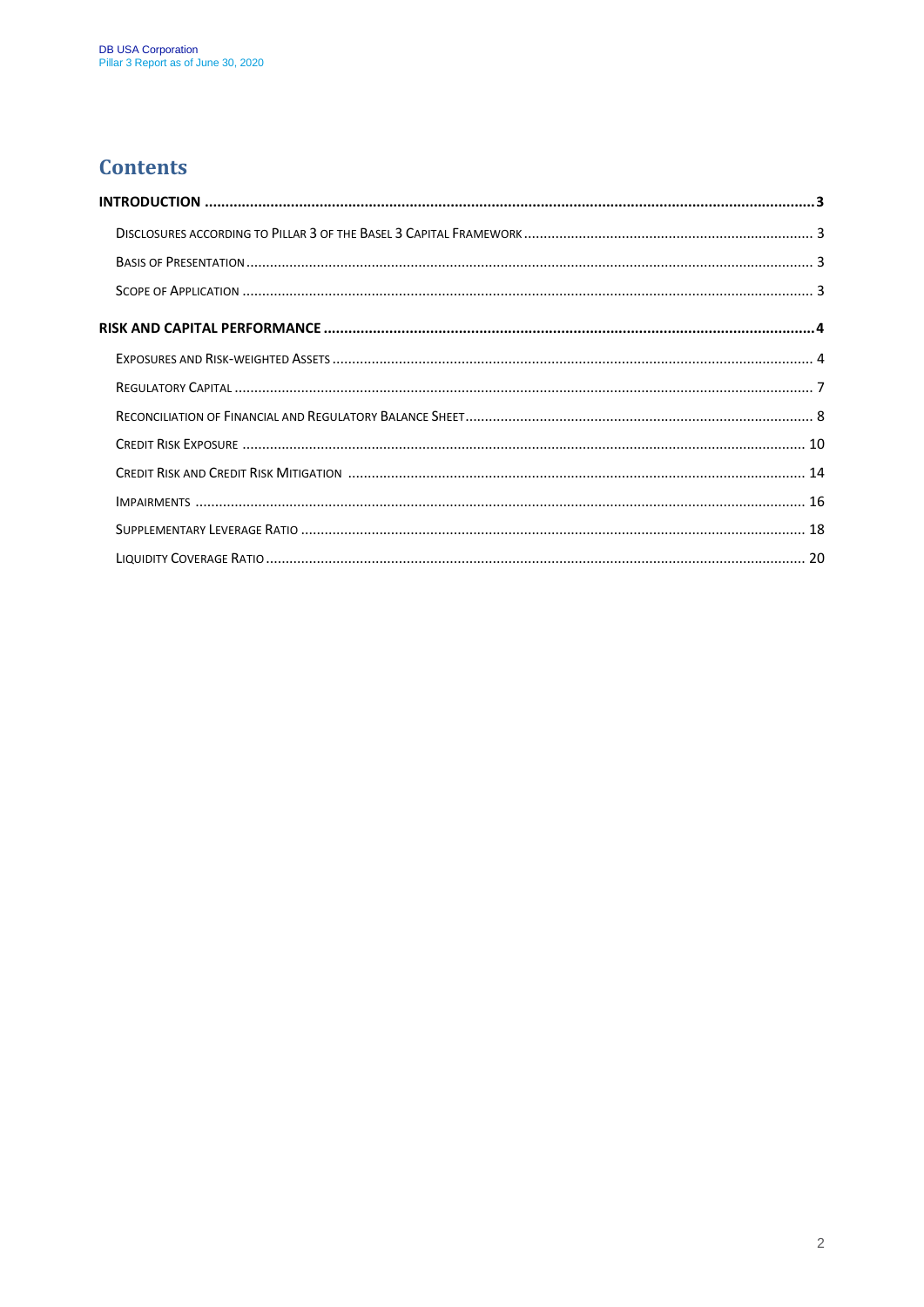# Introduction

# Disclosures according to Pillar 3 of the Basel 3 Capital Framework

The purpose of this Report is to provide Pillar 3 disclosures for DB USA Corporation ("DB USA Corp") as required by the regulatory framework for capital & liquidity, established by the Basel Committee on Banking Supervision, also known as Basel 3. Per regulation it is not required to have Pillar 3 disclosures audited. As such the information provided in this Pillar 3 Report is unaudited.

### Basis of Presentation

DB USA Corp Pillar 3 Report has been prepared in accordance with U.S. Generally Accepted Accounting Principles ("U.S. GAAP"), while Regulatory Capital and Risk Weighted Assets ("RWA") calculations are based on U.S. Basel 3 Standardized Approach ("U.S. Basel 3") capital rules. In this regard RWA, Regulatory Capital and associated disclosures are based on U.S. regulatory reporting requirements as defined by the Federal Reserve Bank FR Y-9C Consolidated Financial Statements for Bank Holding Companies ("FR Y-9C") and in conjunction with U.S. Basel 3 rules. Quantitative Pillar 3 disclosures, in the Pillar 3 Report follow the classification and segmentation required by the FR Y-9C reporting requirements and U.S. Basel 3 guidelines. Where appropriate, we have introduced and modified disclosure tables required by the European Banking Authority ("EBA"), in order to present information consistent with the reporting made in the FR Y-9C and the DB USA Corp audited financial statements, also prepared on a U.S. GAAP basis.

# Scope of Application

DB USA Corp is the US Intermediate Holding Company ("IHC") of Deutsche Bank AG ("DB Group") that is implemented pursuant to Regulation YY: Enhanced Prudential Standards for Bank Holding Companies and Foreign Banking Organizations, codified in 12 C.F.R. Part 252, and, in particular, Subpart O - Enhanced Prudential Standards for Foreign Banking Organizations with Total Consolidated Assets of \$100 Billion or More and Combined U.S. Assets of \$100 Billion or More" (the "FBO EPS Rule"). The FBO EPS Rule requires that a foreign banking organization ("FBO") having combined US assets of \$100 billion or more and US non-branch assets of \$50 billion or more establish in the US an IHC for its US subsidiaries that must be organized under the applicable US laws and operate under all applicable US regulatory requirements, including leverage and risk-based capital standards, stress testing, risk management and liquidity requirements. DB USA Corp consolidates all of DB Group subsidiaries in the U.S. which include Deutsche Bank Trust Corporation ("DBTC"), Deutsche Bank Trust Company Americas ("DBTCA"), Deutsche Bank Securities Inc. ("DBSI"), Deutsche Bank US Financial Markets Holding Corp. ("DBUSH"), Deutsche Bank Americas Holding Corp. ("DBAH") and German American Capital Corp. ("GACC").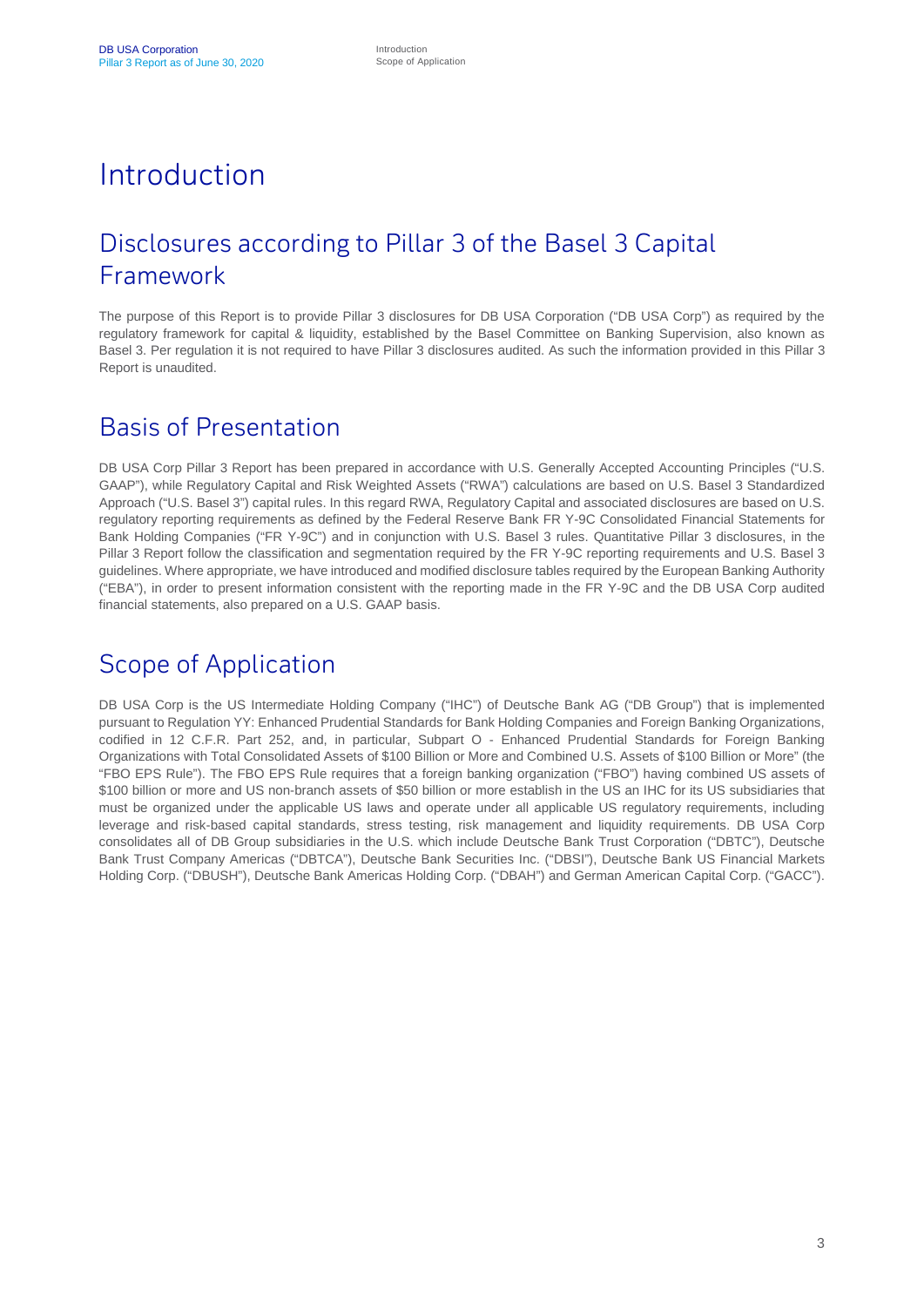# Risk and Capital Performance

# Exposures and Risk-weighted Assets

DB USA Corp RWA are calculated based on the U.S. Basel 3 Standardized Rules.

The information in the schedules below presents DB USA Corp distribution of RWA by exposure categories as reported in DB USA Corp's FR Y-9C, Schedule HC-R Regulatory Capital for the period ended June 30, 2020.

Operational Risk RWA is not applicable for banks calculating RWA under the U.S. Basel 3 Standardized Rules.

Market Risk RWA is only applicable to banks that are subject to the Market Risk Final Rule. This rule applies to US banking organizations that have significant trading activity ("Market Risk Banking Organizations"). US Market Risk Banking Organizations have aggregated trading assets and liabilities of at least \$1 billion or 10% of total assets. DB USA Corp does meet the definition of a Market Risk Banking Organization and therefore is subject to the Market Risk RWA.

# Variance Commentary (2019YE to 2020Q2)

The June 2020 On-balance Sheet Exposures increased \$5.4 billion and Off Balance Sheet Exposures decreased \$(3.8) billion as compared with December 2019 while RWA decreased over the same period by \$(4.7) billion.

On Balance Sheet Exposures:

- \$6.4 billion increase in cash and balances due from depository institutions is driven by an increase in deposits of (\$8 billion), offset by an increase in loans of (\$0.4 billion), increase in Securities for (\$0.2 billion) and (\$0.8 billion) decrease in Eurodollar Overnight Purchase balance
- \$(4.2) billion decrease in Security Repurchase Agreements ("Repo") driven by decrease in Reverse Repos with DB AG New York ("DBNY") of \$1.5 billion, decrease in the Investment Bank due to lower funding requirements of \$1.9 billion and lower stock borrow balances due to reduced client activity of \$1.0 billion.
- \$(0.8) billion decrease in trading assets driven by a reduction in corporate bonds of \$1.2 billion as a result of the Investment Bank reducing corporate inventory to be better positioned for market volatility resulting from COVID-19.
- \$4.2 billion increase in all other assets driven by \$3.2 billion increase due to higher initial margin requirements with clearing houses in response to the market activity, \$0.5 billion due to fail to deliver balances and \$0.4 billion intercompany receivables.

Off Balance Sheet Exposures:

- \$(5.2) billion decrease in Repo style transactions driven by the balance sheet reduction in repo and reverse repo balances.
- \$0.8 billion increase in Over-the-counter derivatives driven by notional increases in mainly interest rate derivatives
- \$0.7 billion increase in unsettled transactions following a rise in volumes due to market volatility.

RWA:

The decrease in RWA was predominately driven by the reduction in the Standardized Market RWA which was down \$5.1 billion due to risk and exposure reduction in the Investment Bank.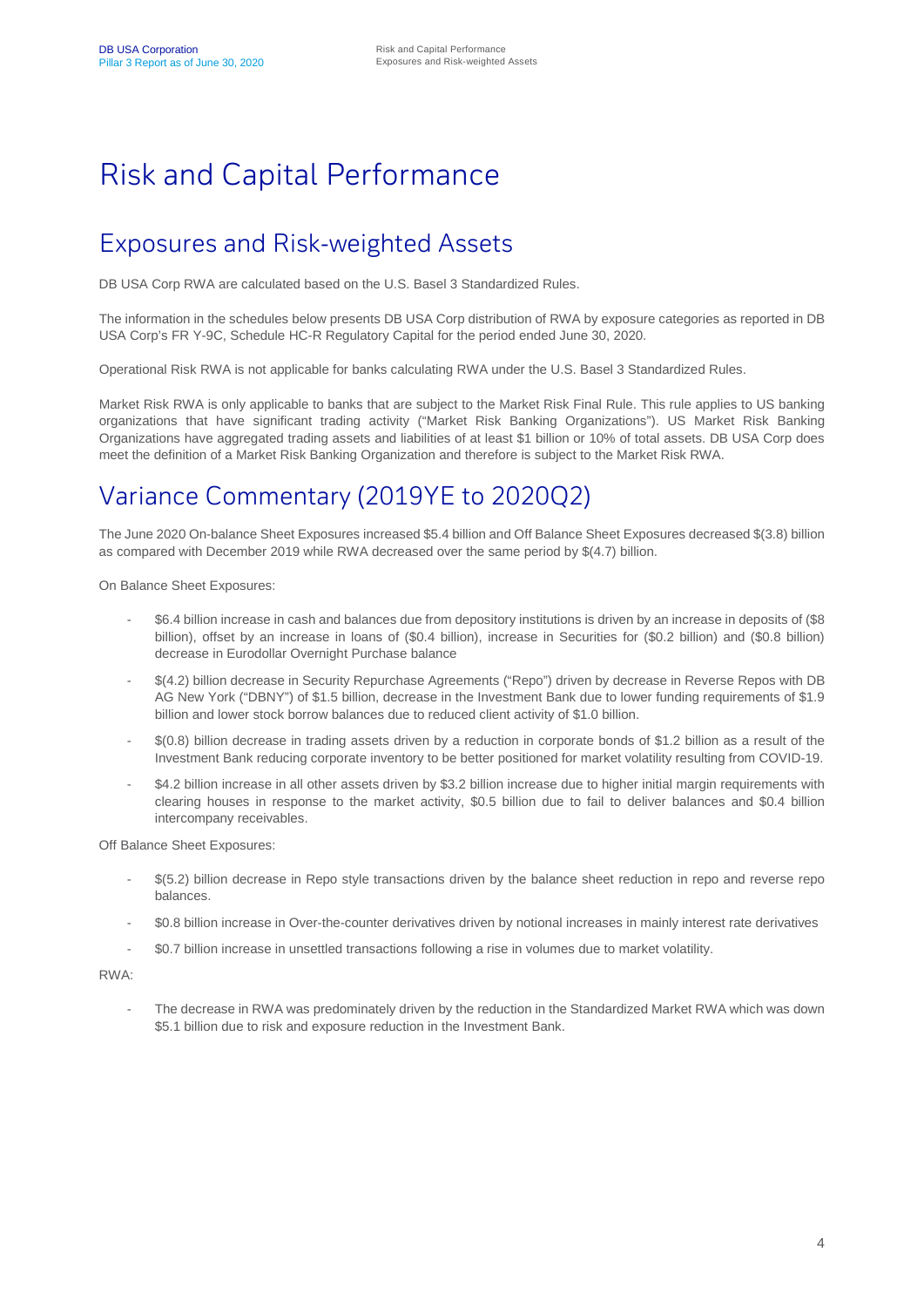### Basel 3 Standardized Approach Exposure Amounts by Exposure Class

| in USD m.                                              |           | For the period ended |          |
|--------------------------------------------------------|-----------|----------------------|----------|
| <b>US Basel 3 Standardized Approach</b>                | 31-Dec-19 | 30-Jun-20            | Variance |
| On-balance Sheet Exposures                             |           |                      |          |
| Cash and balances due from depository institutions     | 13,966    | 20,378               | 6,412    |
| Securities: Available for Sale                         | 243       | 482                  | 239      |
| Securities Purchased under agreements to Resell        | 55,570    | 51,343               | (4, 227) |
| Loans: Residential mortgage exposures                  | 2,735     | 2,827                | 92       |
| Loans: All other exposures                             | 9,324     | 9,566                | 242      |
| Loans: Allowance for Loan Loss                         | (9)       | (32)                 | (23)     |
| <b>Trading Assets</b>                                  | 18,570    | 17.776               | (794)    |
| All Other Assets: All Other                            | 7,433     | 11,612               | 4,179    |
| Securitization Exposures: Trading Assets               | 1,524     | 776                  | (748)    |
| <b>Total On-balance Sheet Exposures</b>                | 109,356   | 114.728              | 5,372    |
| Off-balance Sheet Exposures (credit equivalent amount) |           |                      |          |
| Financial standby letters of credit                    | 883       | 733                  | (150)    |
| Performance standby letters of credit                  | 19        | 17                   | (2)      |
| Commercial and similar letters of credit               | $\Omega$  | $\Omega$             | $\Omega$ |
| Repo style transactions                                | 27,791    | 22,597               | (5, 194) |
| Unused commitments: 1 year of less                     | 143       | 101                  | (42)     |
| Unused commitments: exceeding 1 year                   | 981       | 1,005                | 24       |
| Over-the-counter derivatives                           | 241       | 1,066                | 825      |
| Centrally Cleared derivatives                          | 544       | 624                  | 80       |
| <b>Unsettled Transactions</b>                          | 39        | 725                  | 686      |
| <b>Total Off-balance Sheet Exposures</b>               | 30,641    | 26,868               | (3, 773) |

Figures may include rounding differences.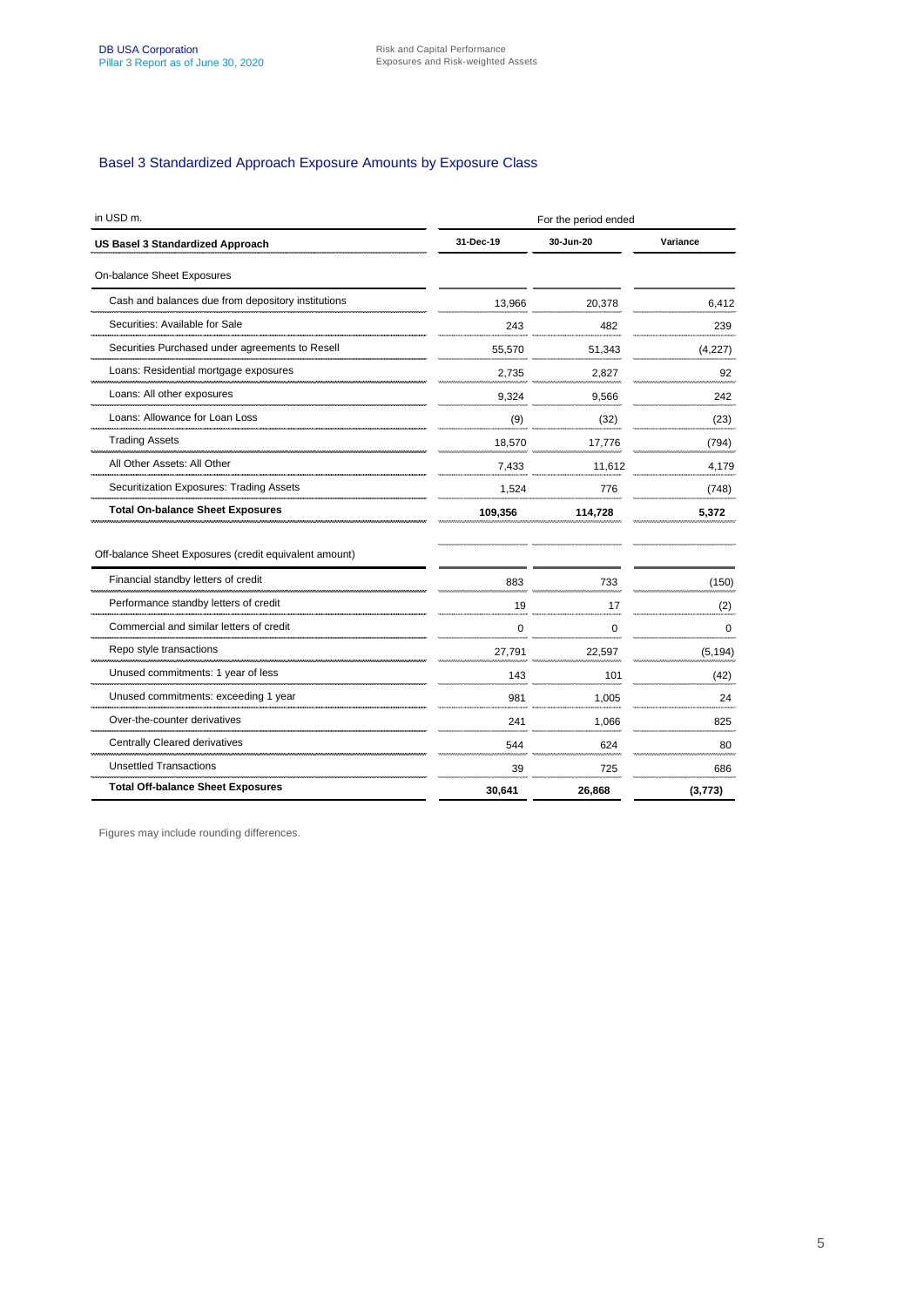### Basel 3 Standardized Approach Risk-weighted Assets by Exposure Class

|                                                            | For the period ended |             |              |  |  |
|------------------------------------------------------------|----------------------|-------------|--------------|--|--|
| in USD m.                                                  | 31-Dec-19            | 30-Jun-20   | Variance     |  |  |
| On-balance Sheet Exposures                                 | <b>RWA</b>           | <b>RWA</b>  | <b>RWA</b>   |  |  |
| Cash and balances due from depository institutions         | 661                  | 569         | (91)         |  |  |
| Securities: Available for Sale                             | 43                   | 52          | 9            |  |  |
| Securities Purchased under agreements to Resell            | $\mathbf 0$          | $\mathbf 0$ | $\mathbf 0$  |  |  |
| Loans: Held for Sale                                       | $\mathbf 0$          | 0           | $\Omega$     |  |  |
| Loans: Residential mortgage exposures                      | 1,417                | 1,464       | 47           |  |  |
| Loans: High volatility commercial real estate exposures    | 0                    | 0           | $\mathbf 0$  |  |  |
| Loans: Exposures past due 90 days or more or on nonaccrual | $\mathbf 0$          | $\mathbf 0$ | $\Omega$     |  |  |
| Loans: All other exposures                                 | 8,960                | 9,361       | 401          |  |  |
| Loans: Allowance for Loan Loss                             | $\mathbf 0$          | 0           | 0            |  |  |
| <b>Trading Assets</b>                                      | 95                   | 93          | (3)          |  |  |
| All Other Assets                                           | 4,971                | 5,229       | 258          |  |  |
| Securitization Exposures: Trading Assets                   | 456                  | 199         | (257)        |  |  |
| <b>Total On-balance Sheet Exposures</b>                    | 16,604               | 16,968      | 364          |  |  |
| Off-balance Sheet Exposures                                | <b>RWA</b>           | <b>RWA</b>  | <b>RWA</b>   |  |  |
| Financial standby letters of credit                        | 580                  | 542         | (38)         |  |  |
| Performance standby letters of credit                      | 17                   | 15          | (2)          |  |  |
| Commercial and similar letters of credit                   | $\Omega$             | $\Omega$    | $\Omega$     |  |  |
| Repo style transactions                                    | 6,292                | 6,268       | (23)         |  |  |
| Unused commitments: 1 year or less                         | 63                   | 21          | (42)         |  |  |
| Unused commitments: exceeding 1 year                       | 865                  | 877         | 12           |  |  |
| Over-the-counter derivatives                               | 79                   | 254         | 175          |  |  |
| <b>Centrally Cleared derivatives</b>                       | 11                   | 13          | $\mathbf{1}$ |  |  |
| <b>Unsettled Transactions</b>                              | 47                   | 44          | (3)          |  |  |
| <b>Total Off-balance Sheet Exposures</b>                   | 7,955                | 8,035       | 80           |  |  |
| <b>Total Risk Weighted Assets, excluding Market Risk</b>   | 24,559               | 25,003      | 444          |  |  |
| <b>Standardized Market Risk Weighted Assets</b>            | 12,087               | 6.990       | (5,097)      |  |  |

**Total Risk Weighted Assets** (4,653)

Figures may include rounding differences.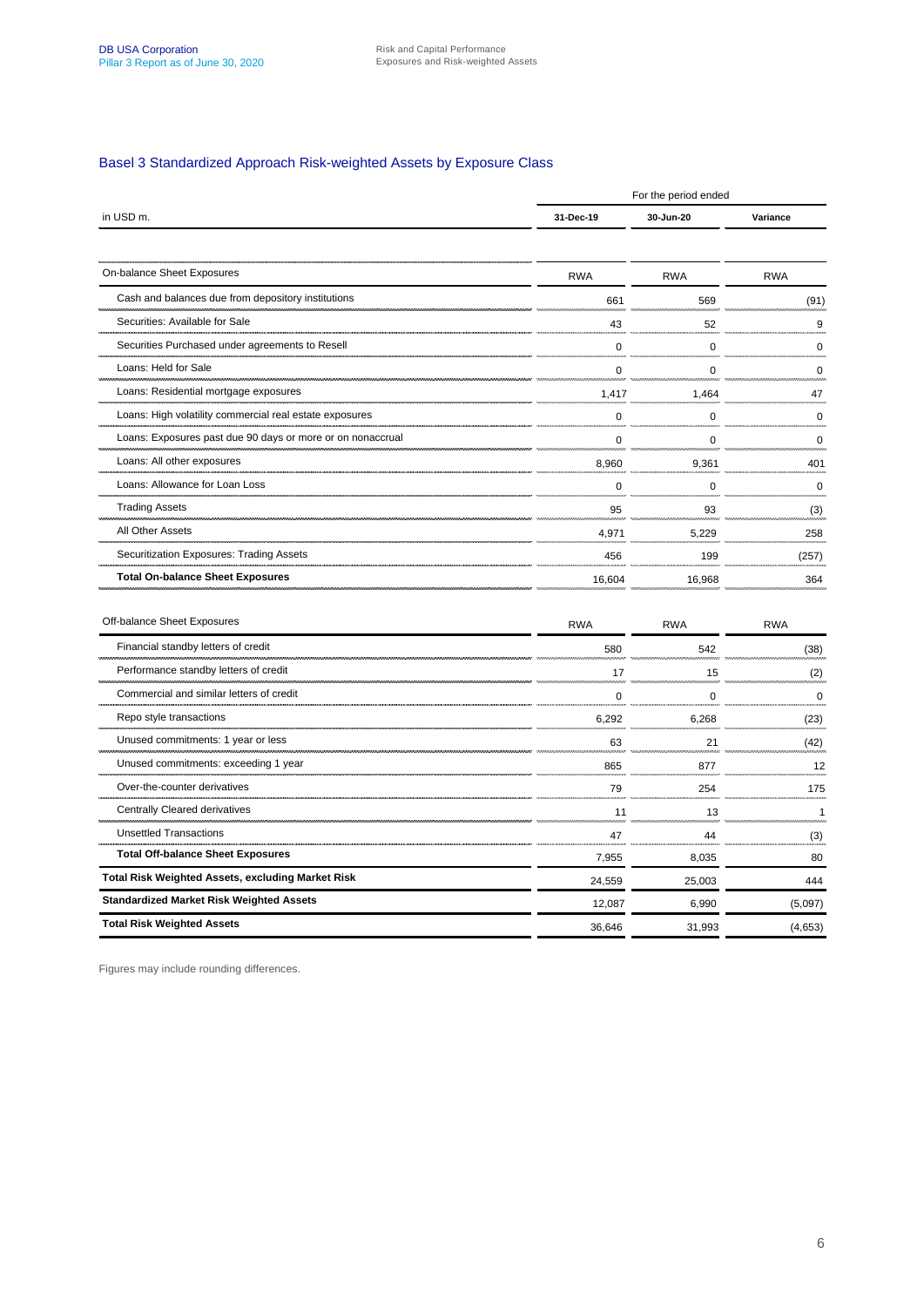# Regulatory Capital

The calculation of DB USA Corp's regulatory capital is pursuant to the U.S. Basel 3 Standardized Rules and includes applicable deductions and filters. The information in this section is based on the regulatory principles of consolidation.

Pursuant to the effective regulations on its formation date of July 1, 2016, DB USA Corp's regulatory capital comprises Tier 1 (T1) and Tier 2 (T2) capital. Tier 1 capital is subdivided into Common Equity Tier 1 (CET1) capital and Additional Tier 1 (AT1) capital.

CET1 is comprised of the common stock issued by DB USA Corp, related surplus and retained earnings. AT1 capital is comprised of Class A and Class B Preferred Stock issued by DB USA Corp; there are no Tier 2 instruments issued by DB USA Corp. The terms of the common stock within CET1 provide for the normal payment of dividends if and when declared.

The AT1 preferred stock is voting, non-cumulative, perpetual, has no maturity date and will not be subject to redemption at the option of DB USA Corp or the holders of the preferred stock. Additionally, the preferred stock will not be subject to any mandatory redemption, sinking fund or other similar provisions. Class B ranks pari passu with Class A shares. The preferred stock has a preference over the common stock in the event of liquidation and qualifies as Tier 1 capital in accordance with regulatory capital requirements. DB USA Corp. has outstanding Class A and Class B series preferred stock issued with fixed dividend coupon rates of 8.28 % and 5.31 %, respectively. This fixed rate dividend is subject to discretionary cancelation, which results in a dividend stopper in respect of common stock. The decision whether a distribution can be made is subject to the DB USA Corp Board declaring a distribution, and receiving regulatory approvals. Beginning on September 23, 2026, the preferred stock may be converted, in whole or in part, at the option of the holder thereof into shares of common stock, at the rate of one share of common stock per each share of preferred stock.

# Variance Commentary (2019YE to 2020Q2)

- \$519 million increase in Regulatory Capital is largely driven by the Net Income for the period of \$485 million.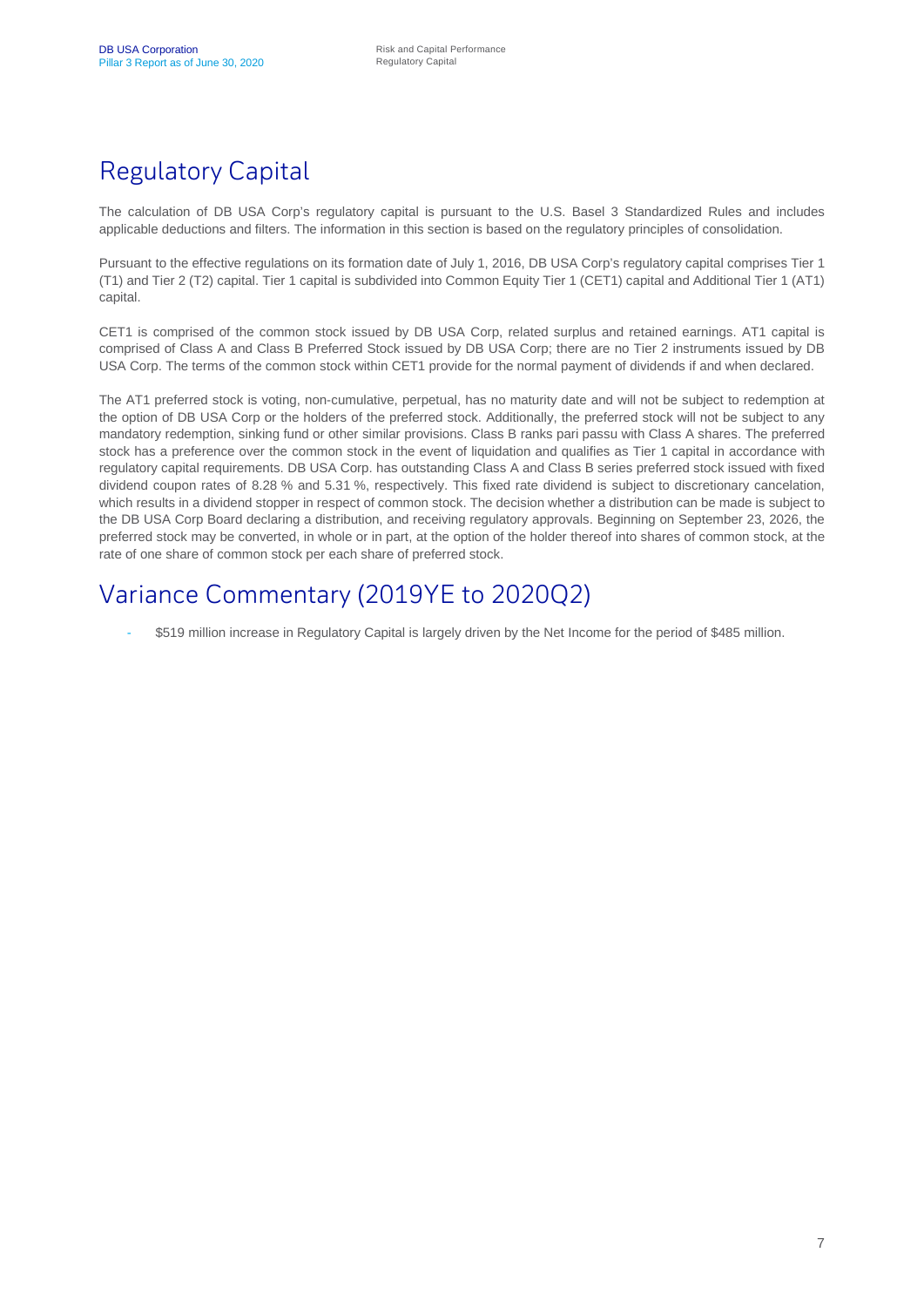### Regulatory Capital and Capital Ratios according to Basel 3 Capital Rules

|                                                                                                                                 | 31-Dec-19   | 30-Jun-20   | Variance       |
|---------------------------------------------------------------------------------------------------------------------------------|-------------|-------------|----------------|
| in USD m.                                                                                                                       | US Basel 3  | US Basel 3  |                |
| Common Stock plus retained surplus, net of unearned employee stock ownership plan (ESOP) shares                                 | 23,663      | 23,656      | (7)            |
| <b>Retained Earnings</b>                                                                                                        | (13, 704)   | (13, 224)   | 480            |
| Accumulated Other Comprehensive Income (AOCI) based on transition rules                                                         | (246)       | (228)       | 18             |
| Common Equity Tier 1 Capital, before adjustments and deductions                                                                 | 9,713       | 10,204      | 491            |
| Common Equity Tier 1 Capital: Adjustments and Deductions                                                                        |             |             | $\mathbf 0$    |
| Less: Goodwill net of associated deferred tax liabilities (DTLs)                                                                | (50)        | (50)        | $\mathbf 0$    |
| Less: Intangible Assets, net of associated DTL's                                                                                | (65)        | (62)        | 3              |
| Less: Deferred Tax Assets (DTLs) that arise from net operating losses and tax credit carryforwards, net of valuation allowances | $\mathbf 0$ | $\mathbf 0$ | $\mathbf 0$    |
| Total Regulatory Adjustments to Commeon Equity Tier 1 (CET1)                                                                    | (115)       | (112)       | 3              |
| <b>Common Equity Tier 1 Capital</b>                                                                                             | 9,598       | 10,092      | 494            |
| Additional Tier 1 (AT1) Capital                                                                                                 |             |             |                |
| Additional Tier 1 Capital instruments plus related surplus                                                                      | 4,205       | 4,205       | $\mathbf 0$    |
| Additional Tier 1 (AT1) Capital before adjusments                                                                               | 4,205       | 4,205       | $\mathbf 0$    |
| Total Regulatory Adjustments to Additional Tier 1 (AT1) Capital                                                                 | (2)         | (1)         | $\overline{1}$ |
| Additional Tier 1 (AT1) Capital                                                                                                 | 4,203       | 4,204       | $\overline{1}$ |
| Tier 1 Capital (T1 = CET1 + AT1)                                                                                                | 13,801      | 14,296      | 495            |
| Tier 2 (T2) Capital                                                                                                             |             |             | $\mathbf 0$    |
| Tier 2 Capital instruments plus related surplus                                                                                 | $\mathbf 0$ | $\mathbf 0$ | $\mathbf 0$    |
| Allowance for loan and lease losses includable in Tier 2 capital                                                                | 10          | 34          | 24             |
| Tier 2 (T2) Capital before adjustments                                                                                          | 10          | 34          | 24             |
| Total Regulatory Adjustments to Tier 2 (T2) Capital                                                                             | $\mathbf 0$ | $\mathbf 0$ | $\mathbf 0$    |
| Tier 2 (T2) Capital                                                                                                             | 10          | 34          | 24             |
| <b>Total Regulatory Capital</b>                                                                                                 | 13,811      | 14,330      | 519            |
|                                                                                                                                 |             |             |                |
| Ratios                                                                                                                          |             |             |                |
| Common Equity Tier 1 Capital Ratio (as a percentage of risk-weighted assets)                                                    | 26.19%      | 31.54%      |                |

| COMMITTED IT CAPITAL NATIO (as a percentage of its Neighted assets)   | 26.19% | 31.54% |
|-----------------------------------------------------------------------|--------|--------|
| Tier 1 Capital Ratio (as a percentage of risk-weighted assets)        | 37.66% | 44.68% |
| Total Capital Ratio (as a percentage of risk-weighted assets)         | 37.69% | 44.79% |
| Capital Conservation Buffer                                           | 21.69% | 27.04% |
| Leverage Ratio (as a percentage of average total consolidated assets) | 9.78%  | 10.45% |
| Supplementary Leverage Ratio                                          | 9.09%  | 11.99% |

# Reconciliation of Financial and Regulatory Balance Sheet

DB USA Corp's consolidated and combined financial statements have been prepared in accordance with US GAAP, which require management to make estimates and assumptions that affect the reported amounts of assets and liabilities and disclosure of contingencies at the date of the consolidated and combined financial statements.

The consolidated and combined financial statements of the DB USA Corp include all entities in which DB USA Corp has a controlling financial interest. DB USA Corp consolidates entities in which it has a majority voting interest when the voting interest entity is controlled through substantive voting equity interests and the equity investors bear the residual economic risks of the entity. DB USA Corp also consolidates variable interest entities (VIEs) for which DB USA Corp is deemed to be the primary beneficiary in accordance with Accounting Standards Codification (ASC) Topic 810, Consolidation. All material intercompany transactions and balances have been eliminated in consolidation. In the normal course of business, DB USA Corp's operations may include significant transactions conducted with affiliated entities. Such transactions are governed by contractual agreements between DB USA Corp and its affiliates.

DB USA Corp prepares US GAAP financial statements for both financial and regulatory reporting purposes. In certain instances, regulatory reporting instructions and guidance require that certain assets or liabilities be reported in line items that vary from those used for financial reporting purposes. In other cases, the regulatory reporting format may differ from that used for financial reporting purposes – regulatory reporting formats tend to be much more granular. In either case, when comparing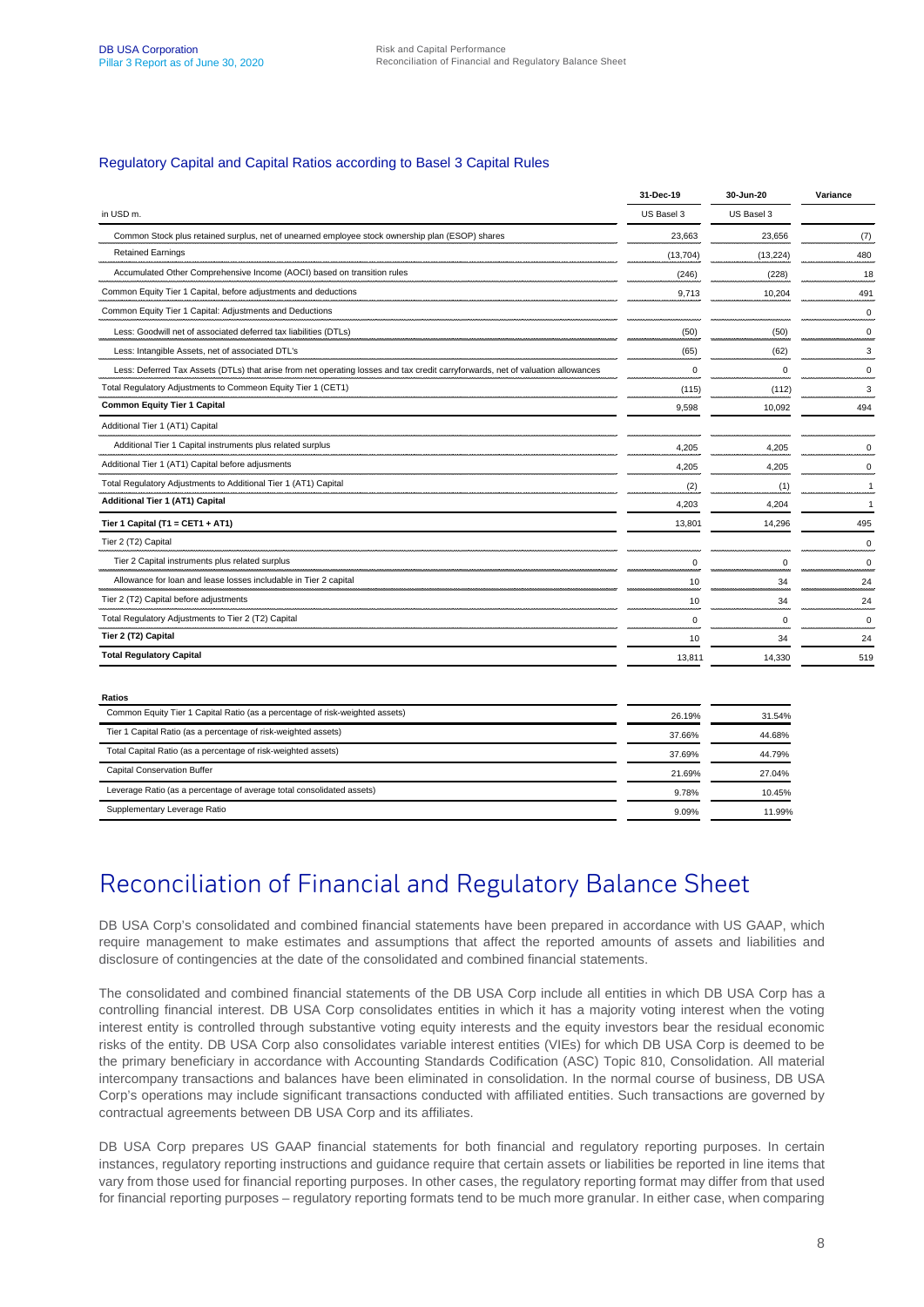the financial and regulatory financial statements on a line item basis there may be differences between various line items that arise from these differing requirements and reporting formats.

In the case of DB USA Corp, the balance sheet assets, liabilities and stockholder's equity line items used in this report are those represented in the FR Y-9C report as reported by DB USA Corp as of June 30, 2020. Below is a reconciliation of the balance sheet as reported in the FR Y-9C and that which is reported in the non-public audited financial statements.

|                                                                  | 30-Jun-20                                |                                 |                                                   |                                                     |              |                                    |  |  |
|------------------------------------------------------------------|------------------------------------------|---------------------------------|---------------------------------------------------|-----------------------------------------------------|--------------|------------------------------------|--|--|
| in USD <sub>m</sub> .                                            | <b>Financial</b><br><b>Balance Sheet</b> | <b>Presentation Differences</b> |                                                   |                                                     |              | Regulatory<br><b>Balance Sheet</b> |  |  |
|                                                                  |                                          | <b>Margin Loans</b>             | Non-Trading<br><b>Equity</b><br><b>Securities</b> | Non-Trading<br><b>Interest Rate</b><br><b>Swaps</b> | <b>Total</b> |                                    |  |  |
| Assets                                                           |                                          |                                 |                                                   |                                                     |              |                                    |  |  |
| Cash and cash equivalents                                        | 20,378                                   |                                 |                                                   |                                                     |              | 20,378                             |  |  |
| Securities: Available for Sale                                   | 448                                      |                                 | 34                                                |                                                     | 34           | 482                                |  |  |
| Collateralized agreements and financings                         | 51,343                                   |                                 |                                                   |                                                     |              | 51,343                             |  |  |
| Loans, net of allow ance for loan losses                         | 12,360                                   | $\mathbf{1}$                    |                                                   |                                                     | $\mathbf{1}$ | 12,361                             |  |  |
| Financial instruments ow ned, at fair value                      | 18,938                                   |                                 | (34)                                              | (352)                                               | (386)        | 18,552                             |  |  |
| Other assets                                                     | 11.261                                   | (1)                             | $\sim$                                            | 352                                                 | 351          | 11.612                             |  |  |
| <b>Total assets</b>                                              | 114,728                                  |                                 |                                                   |                                                     |              | 114,728                            |  |  |
| Liabilities and Stockholders' Equity                             |                                          |                                 |                                                   |                                                     |              |                                    |  |  |
| Deposits                                                         | 22,940                                   |                                 |                                                   |                                                     |              | 22,940                             |  |  |
| Fed funds purchased                                              | $\Omega$                                 |                                 |                                                   | $\blacksquare$                                      |              | $\Omega$                           |  |  |
| Collateralized agreements and financing:                         | 32,840                                   |                                 |                                                   |                                                     |              | 32,840                             |  |  |
| Financial instruments sold, but not yet purchased, at fair value | 9,961                                    |                                 |                                                   | (52)                                                | (52)         | 9,909                              |  |  |
| Borrow ings                                                      | 20,162                                   |                                 |                                                   | $\overline{a}$                                      |              | 20.162                             |  |  |
| Other liabilities                                                | 14,413                                   |                                 |                                                   | 52                                                  | 52           | 14,465                             |  |  |
| <b>Total liabilities</b>                                         | 100,316                                  |                                 |                                                   |                                                     |              | 100,316                            |  |  |
| <b>Stockholders' Equity</b>                                      |                                          |                                 |                                                   |                                                     |              |                                    |  |  |
| Preferred stock                                                  | 4,205                                    |                                 |                                                   |                                                     |              | 4,205                              |  |  |
| Common stock, par value \$1.00 per share. 2,000 shares           | $\mathbf 0$                              |                                 |                                                   |                                                     |              | $\mathbf 0$                        |  |  |
| Additional paid-in capital                                       | 23,656                                   |                                 |                                                   |                                                     |              | 23,656                             |  |  |
| Accumulated deficit                                              | (13, 224)                                |                                 |                                                   |                                                     |              | (13, 224)                          |  |  |
| Accumulated other comprehensive income (loss)                    | (228)                                    |                                 |                                                   |                                                     |              | (228)                              |  |  |
| Minority Interest                                                | 3                                        |                                 | $\overline{a}$                                    |                                                     |              | 3                                  |  |  |
| <b>Total stockholders' Equity</b>                                | 14,412                                   |                                 |                                                   |                                                     |              | 14,412                             |  |  |
| Total liabilities and stockholder's equity                       | 114,728                                  |                                 |                                                   |                                                     |              | 114,728                            |  |  |

The presentation differences noted in the above reconciliation are primarily due to:

- Margin Loans: Pursuant to the AICPA Audit and Accounting Guide for Brokers and Dealers, margin balances are captured as Receivable from, and Payables to, Broker-dealers, Clearing Organizations and Customers (See Sections 4.29 and 4.44). The FR Y9-C instructions are not explicit regarding how to report "margin loans". However, DB received a FRB exception as part of the 2007 FRB Exam of Taunus as it relates to margin lending. Margin Loans were historically being reported in Other Assets (consistent with how they are reported on the Audited financial statements), however the FRB issues DB an exception on this treatment providing guidance that margin loans should be reported as Loans and leases, net of unearned income, Line 4.b on Schedule HC.
- Equity Securities at Fair Value under 2016-01: For the US GAAP Financial Statements, under ASU 2016-01 entities are no longer able to classify equity investments as trading or available for sale (AFS) and must be measured at Fair Value through Net Income. Equity securities at Fair Value are considered Financial Instruments Owned for US GAAP financial reporting purposes. For the FR Y-9C, these non-trading equity securities held at Fair Value under ASU 2016-01 are reported separately on HC line 2.c Equity securities with readily determinable fair values not held for trading.
- Trading vs Financial Instruments Owned: For the US GAAP Financial Statements all derivative positions are considered financial instruments and are presented in the Financial Instruments Owned/Sold captions. For the FR Y-9C, the nontrading derivatives are excluded from Trading Assets/Liabilities and are included in Other Assets/Liabilities.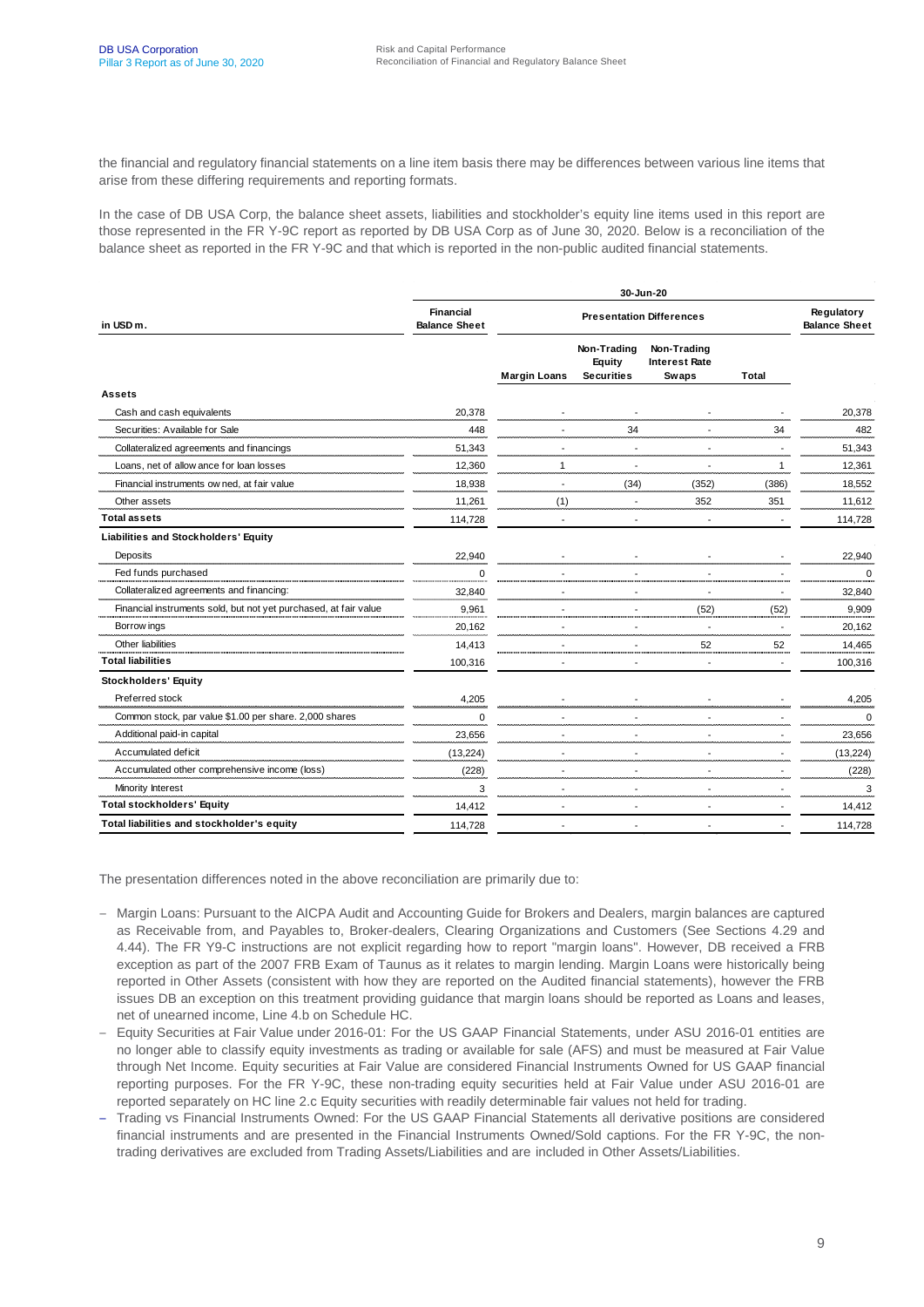# Credit Risk Exposure

Credit risk exposures are calculated using the US Basel 3 Standardized Approaches capital rules. These exposures represent on-balance sheet and off-balance sheet exposures of DB USA Corp on a consolidated basis.

For on-balance sheet exposures, the table below provides the exposure amount as reported on the balance sheet as well as the amount that is subject to RWA calculations. For purposes of RWA calculations, on-balance sheet assets are generally measured at their fair value amounts, except for Secured Financing Transactions (SFT) (i.e. repurchase agreements), which are measured net of collateral.

Off-balance sheet exposures are generally converted to a Credit Equivalent Amount by multiplying the exposure or notional amount by a supervisory credit conversion factor.

### Gross Exposure by Asset Class and Geographical Region

| in USD <sub>m</sub> .                              | 30-Jun-20     |        |               |           |          |                      |                                 |
|----------------------------------------------------|---------------|--------|---------------|-----------|----------|----------------------|---------------------------------|
| On-balance Sheet Exposures                         | North America | Europe | Latin America | Caribbean |          | Asia Other Countries | <b>Amount Subject</b><br>to RWA |
| Cash and balances due from depository institutions | 20,081        | 252    | $\sim$        | 18        | 25       | O                    | 20,378                          |
| Securities: Available for Sale                     | 472           | 10     | $\Omega$      | $\Omega$  | $\Omega$ | 0                    | 482                             |
| Loans                                              | 10,983        | 526    | 622           | 124       | 135      | 3                    | 12,393                          |
| <b>Trading Assets</b>                              | 400           | 3      | n             | 11        | 0        | O                    | 414                             |
| Other Assets                                       | 3.225         | 1.066  | 8             | 1.568     | 48       | 3                    | 5,918                           |
| Total On-balance Sheet Exposures                   | 35,161        | 1.857  | 632           | 1,721     | 208      | 6                    | 39,585                          |
| Off-balance Sheet Exposures                        |               |        |               |           |          |                      | Amount Subject<br>to RWA        |
| Letters of credit                                  | 686           | 43     | $\Omega$      | 3         | 18       | $\Omega$             | 750                             |
| Repo style transactions                            | 15,812        | 5,320  |               | 417       | 1,046    |                      | 22,597                          |

| Unused commitments                | 904    | 14    |     |       |     | .106   |
|-----------------------------------|--------|-------|-----|-------|-----|--------|
| Derivatives                       | 218    | . 457 |     |       |     | .690   |
| Unsettled Transactions            | 715    |       |     |       |     | '25    |
| Total Off-balance Sheet Exposures | 18.335 | 6.944 |     | 503   | :08 | 26.868 |
| <b>Grand Total</b>                | 53.496 | 8.801 | 634 | 2.224 | 291 | 66.453 |

<sup>1</sup> Include Flexible Repurchase Agreements ("Flex Repos") which combine the security of owning U.S. Government Obligations, fixed interest rates, the withdrawal flexibility of a<br>money market account and the high yield of a bond proceeds need to be invested until payment is due for each stage of construction. In return for the added flexibility, investors in Flex Repos almost always receive slightly<br>Iower rates of return than investors with t

| in USD <sub>m.</sub>                               |               |        | 31-Dec-19      |           |              |                      |                                 |
|----------------------------------------------------|---------------|--------|----------------|-----------|--------------|----------------------|---------------------------------|
| On-balance Sheet Exposures                         | North America | Europe | Latin America  | Caribbean |              | Asia Other Countries | <b>Amount Subject</b><br>to RWA |
| Cash and balances due from depository institutions | 13.657        | 263    | $\overline{2}$ | 18        | 26           | 0                    | 13.966                          |
| Securities: Available for Sale                     | 234           | 9      | $\Omega$       | 0         | 0            | 0                    | 243                             |
| Loans                                              | 10.774        | 551    | 344            | 187       | 200          | 3                    | 12,059                          |
| <b>Trading Assets</b>                              | 782           | 2      | $\Omega$       | 19        | 0            | 0                    | 803                             |
| <b>Other Assets</b>                                | 3.399         | 999    | 8              | 1.359     | 36           | 2                    | 5,803                           |
| Total On-balance Sheet Exposures                   | 28,846        | 1,824  | 354            | 1,583     | 262          | 5                    | 32,874                          |
| Off-balance Sheet Exposures                        |               |        |                |           |              |                      | Amount Subject<br>to RWA        |
| Letters of credit                                  | 827           | 47     | $\Omega$       | 9         | 19           | $\Omega$             | 902                             |
| Repo style transactions                            | 16,054        | 10.027 | 959            | 420       | 312          | 19                   | 27,791                          |
| Unused commitments                                 | 942           | 126    | $\Omega$       | 40        | 16           | $\Omega$             | 1.124                           |
| Derivatives                                        | 404           | 366    | n              | 9         | 6            | n                    | 785                             |
| <b>Unsettled Transactions</b>                      | 27            | 7      | c              |           | <sup>n</sup> | n                    | 39                              |
| Total Off-balance Sheet Exposures                  | 18,254        | 10,573 | 959            | 483       | 353          | 19                   | 30,641                          |
| <b>Grand Total</b>                                 | 47,100        | 12,397 | 1,313          | 2,066     | 615          | 24                   | 63,515                          |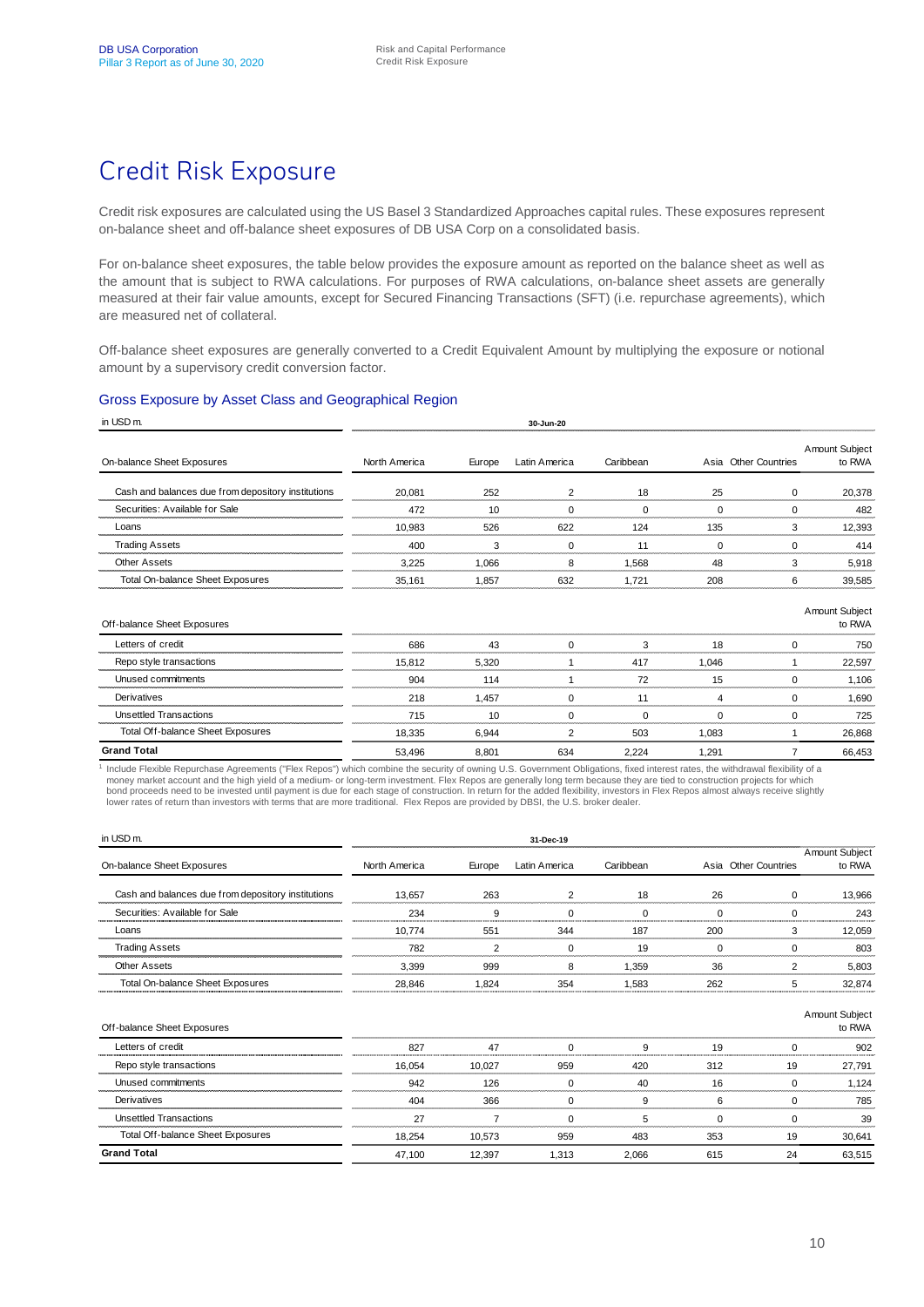### Gross Exposure by Asset Class and Residual Maturity

| OTOSS EXPOSUTE DY ASSEL CRISS AND NESIQUAL MALUITY |                 |                                         |                                          | 30-Jun-20                                 |              |                                    |
|----------------------------------------------------|-----------------|-----------------------------------------|------------------------------------------|-------------------------------------------|--------------|------------------------------------|
| in USD m                                           |                 |                                         |                                          |                                           |              |                                    |
|                                                    | Up to one month | Over 1 month to not<br>more than 1 year | Over 1 year and not<br>more than 2 years | Over 2 years and not<br>more than 5 years | Over 5 years | Amount<br>Subject to<br><b>RWA</b> |
| Cash and balances due from depository institutions | 20,354          | 24                                      |                                          |                                           |              | 20,378                             |
| Securities: Available for Sale                     |                 | 89                                      | 188                                      | 193                                       | 12           | 482                                |
| Loans                                              | 567             | 3.057                                   | 2.097                                    | 3.544                                     | 3.128        | 12,393                             |
| <b>Trading Assets</b>                              |                 | 90                                      | 164                                      | 88                                        | 71           | 414                                |
| <b>Other Assets</b>                                | 4.427           | 175                                     | 11                                       | 1.253                                     | 52           | 5,918                              |
| Total On-balance Sheet Exposures                   | 25,349          | 3,435                                   | 2.460                                    | 5,078                                     | 3,263        | 39,585                             |
|                                                    |                 |                                         |                                          |                                           |              |                                    |
| Letters of credit                                  | 3               | 168                                     | 14                                       | 489                                       | 76           | 750                                |
| Repo-Style transactions <sup>(1)</sup>             | 19,622          | 2,554                                   | 163                                      | 10                                        | 248          | 22,597                             |
| <b>Unused Commitments</b>                          | 201             | 184                                     | 155                                      | 485                                       | 81           | 1,106                              |
| Derivatives                                        | 15              | 827                                     | 486                                      | 251                                       | 111          | 1,690                              |

Unsettled 724 1 - - - 725 Total Off-balance Sheet Exposures 20,565 20,565 3,734 818 1,235 516 26,868 **Grand Total** 45,914 7,169 3,278 6,313 3,779 66,453

<sup>1</sup> Include Flexible Repurchase Agreements ("Flex Repos") which combine the security of owning U.S. Government Obligations, fixed interest rates, the withdrawal flexibility of a<br>money market account and the high yield of a

| in USD <sub>m</sub>                                |                 |                                         |                                          |                                           |              |                                    |
|----------------------------------------------------|-----------------|-----------------------------------------|------------------------------------------|-------------------------------------------|--------------|------------------------------------|
|                                                    | Up to one month | Over 1 month to not<br>more than 1 year | Over 1 year and not<br>more than 2 years | Over 2 years and not<br>more than 5 years | Over 5 years | Amount<br>Subject to<br><b>RWA</b> |
| Cash and balances due from depository institutions | 13.966          |                                         |                                          |                                           |              | 13.966                             |
| Securities: Available for Sale                     |                 | 97                                      | 72                                       | 62                                        | 11           | 243                                |
| Loans                                              | 985             | 3,112                                   | 1,685                                    | 3,302                                     | 2,975        | 12,059                             |
| <b>Trading Assets</b>                              | 200             | 211                                     | 115                                      | 160                                       | 117          | 803                                |
| <b>Other Assets</b>                                | 4.217           | 319                                     | 13                                       | 1.188                                     | 66           | 5,803                              |
| <b>Total On-balance Sheet Exposures</b>            | 19.369          | 3.739                                   | 1.885                                    | 4,712                                     | 3.169        | 32,874                             |
| Letters of credit                                  |                 | 282                                     | 19                                       | 524                                       | 77           | 902                                |
| Repo-Style transactions (1)                        | 23,423          | 3,818                                   | 415                                      | 16                                        | 119          | 27,791                             |
| <b>Unused Commitments</b>                          | 246             | 377                                     | 130                                      | 211                                       | 160          | 1,124                              |
| Derivatives                                        | 4               | 525                                     | 101                                      | 79                                        | 76           | 785                                |
| Unsettled                                          | 11              |                                         |                                          | 27                                        |              | 39                                 |
| Total Off-balance Sheet Exposures                  | 23,684          | 5,002                                   | 665                                      | 857                                       | 433          | 30,641                             |
| <b>Grand Total</b>                                 | 43,053          | 8,741                                   | 2,550                                    | 5,569                                     | 3,602        | 63,51                              |

#### **31-Dec-19**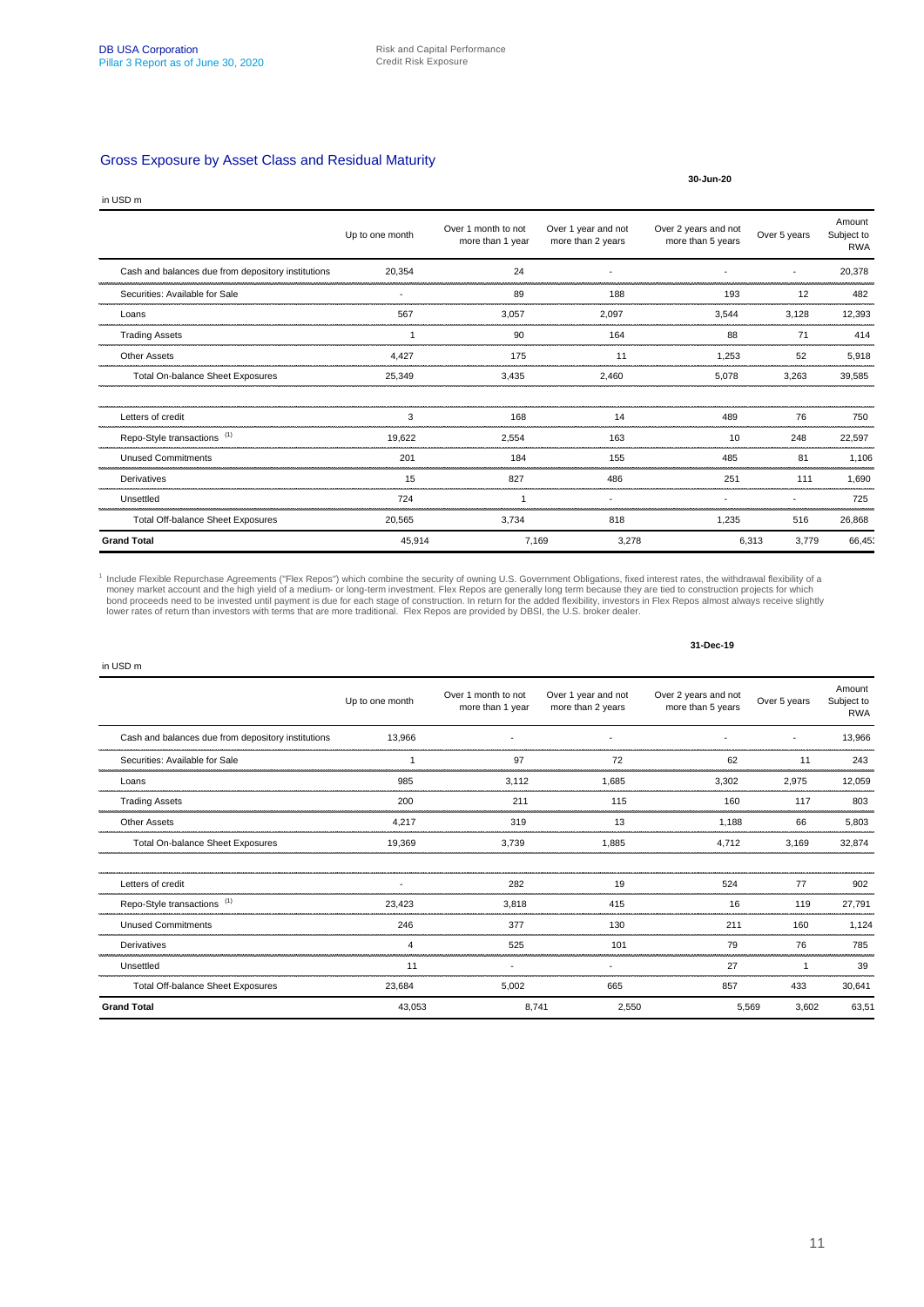### Gross Exposure by Asset Class and Industry

|                                                    |                        |                                              |              | 30-Jun-20      |                |                                    |
|----------------------------------------------------|------------------------|----------------------------------------------|--------------|----------------|----------------|------------------------------------|
| in USD <sub>m</sub>                                |                        |                                              |              |                |                |                                    |
|                                                    | Public<br>institutions | Banks and<br>other financial<br>institutions | Corporations | Retail         | Other          | Amount<br>Subject to<br><b>RWA</b> |
| Cash and balances due from depository institutions | 17,589                 | 2,788                                        |              |                |                | 20,378                             |
| Securities: Available for Sale                     | 413                    | 39                                           | 18           |                | 12             | 482                                |
| Loans                                              | 318                    | 2,631                                        | 2,253        | 3,599          | 3,592          | 12,393                             |
| <b>Trading Assets</b>                              | 287                    | 45                                           | 15           | 1              | 66             | 414                                |
| <b>Other Assets</b>                                | 518                    | 3,072                                        | 545          | 14             | 1,769          | 5,918                              |
| Total On-balance Sheet Exposures                   | 19,125                 | 8,575                                        | 2,831        | 3,614          | 5,440          | 39,585                             |
| Letters of credit                                  | 6                      | 545                                          | 50           | 147            | 2              | 750                                |
| Repo-Style transactions                            | 3,298                  | 19,095                                       | 6            |                | 198            | 22,597                             |
| <b>Unused Commitments</b>                          |                        | 801                                          | 148          | 102            | 55             | 1,106                              |
| Derivatives                                        | 545                    | 1,145                                        |              | $\blacksquare$ | $\blacksquare$ | 1,690                              |
| Unsettled                                          |                        | 35                                           | 688          |                |                | 725                                |
| Total Off-balance Sheet Exposures                  | 3,849                  | 21,621                                       | 892          | 250            | 256            | 26,868                             |
| <b>Grand Total</b>                                 | 22,974                 | 30,196                                       | 3,723        | 3,864          | 5,696          | 66,453                             |

<sup>1</sup> Include Flexible Repurchase Agreements ("Flex Repos") which combine the security of owning U.S. Government Obligations, fixed interest rates, the withdrawal flexibility of a money market account and the high yield of a

|                                                    |                        |                                              |              | 31-Dec-19 |       |                                    |
|----------------------------------------------------|------------------------|----------------------------------------------|--------------|-----------|-------|------------------------------------|
| in USD <sub>m</sub>                                |                        |                                              |              |           |       |                                    |
|                                                    | Public<br>institutions | Banks and<br>other financial<br>institutions | Corporations | Retail    | Other | Amount<br>Subject to<br><b>RWA</b> |
| Cash and balances due from depository institutions | 10,741                 | 3,221                                        |              |           | 4     | 13,966                             |
| Securities: Available for Sale                     | 179                    | 46                                           | 9            |           | 9     | 243                                |
| Loans                                              | 288                    | 2,492                                        | 2,625        | 3,450     | 3,204 | 12,059                             |
| <b>Trading Assets</b>                              | 628                    | 84                                           | 62           |           | 28    | 803                                |
| <b>Other Assets</b>                                | 609                    | 3,020                                        | 486          | 7         | 1,681 | 5,803                              |
| Total On-balance Sheet Exposures                   | 12,445                 | 8,863                                        | 3,182        | 3,458     | 4,926 | 32,874                             |
| Letters of credit                                  | 6                      | 560                                          | 164          | 170       | 2     | 902                                |
| Repo-Style transactions <sup>(1)</sup>             | 4,103                  | 23,363                                       | 8            | ٠         | 317   | 27,791                             |
| <b>Unused Commitments</b>                          |                        | 715                                          | 233          | 162       | 14    | 1,124                              |
| Derivatives                                        | 449                    | 336                                          | ٠            |           | ۰     | 785                                |
| Unsettled                                          |                        | 28                                           | 11           |           | ۰     | 39                                 |
| Total Off-balance Sheet Exposures                  | 4,558                  | 25,002                                       | 416          | 332       | 333   | 30,641                             |
| <b>Grand Total</b>                                 | 17,003                 | 33,865                                       | 3,598        | 3,790     | 5,259 | 63,515                             |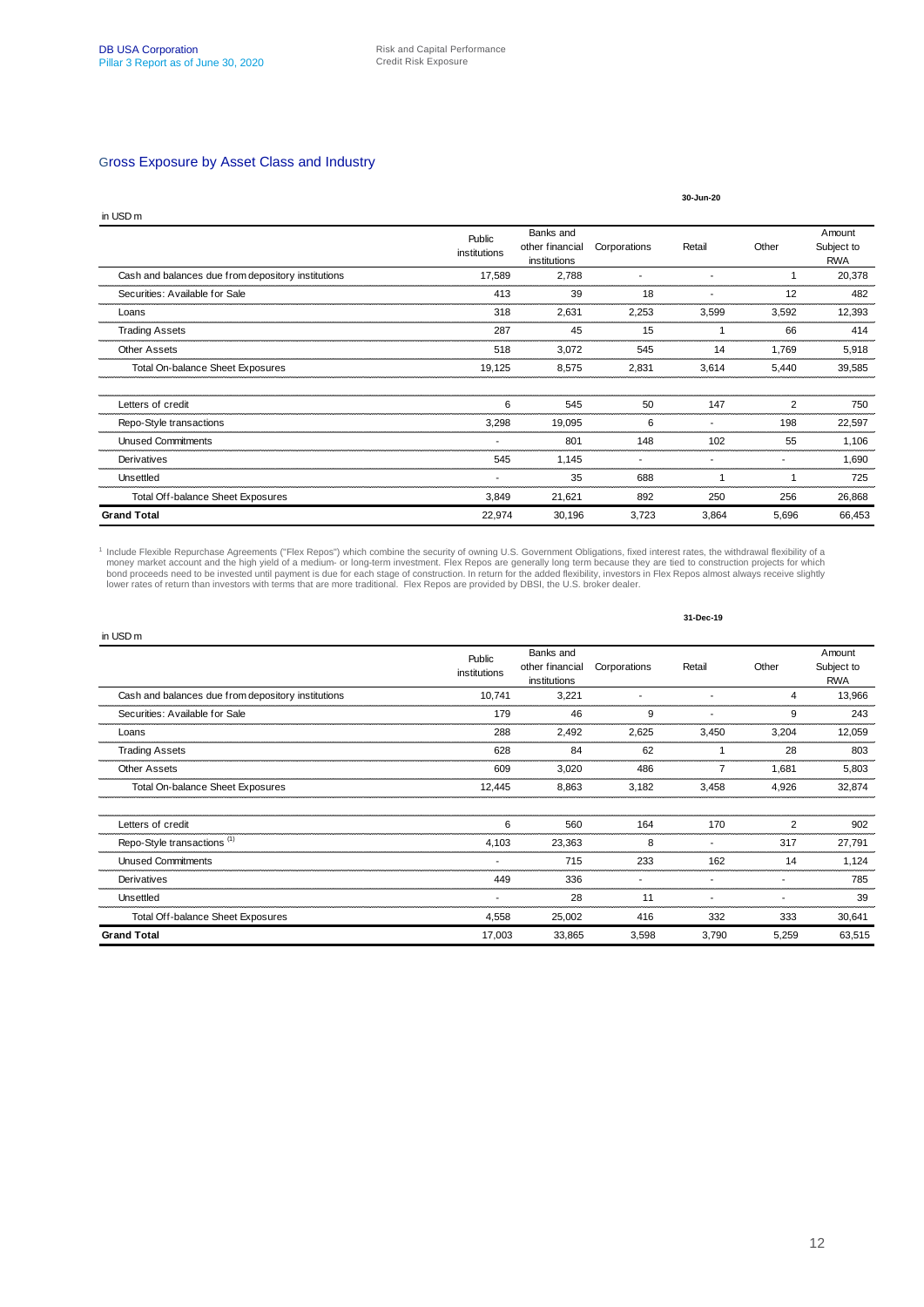### Basel 3 Standardized Approach Exposure Amounts and Risk-weighted Assets by Exposure Class and Risk Weight

| in USD <sub>m</sub>                                                                  | 30-Jun-20         |                      |                          |                       |                            |                            |                         |                          |                      |                        |                          |                            |                            |                            |                            |                             |                            |                   |                                    |                                  |
|--------------------------------------------------------------------------------------|-------------------|----------------------|--------------------------|-----------------------|----------------------------|----------------------------|-------------------------|--------------------------|----------------------|------------------------|--------------------------|----------------------------|----------------------------|----------------------------|----------------------------|-----------------------------|----------------------------|-------------------|------------------------------------|----------------------------------|
| US Basel 3 Standardized Approach                                                     | US Basel 3        | Exposure             |                          | by risk weighting     |                            |                            |                         |                          |                      |                        |                          |                            |                            |                            |                            |                             |                            |                   |                                    |                                  |
|                                                                                      |                   | Balance              | Amount                   |                       |                            |                            |                         |                          |                      |                        |                          |                            |                            |                            |                            |                             |                            |                   |                                    |                                  |
|                                                                                      |                   | Sheet                | Subject to               |                       |                            |                            |                         |                          |                      |                        |                          |                            |                            |                            |                            |                             |                            |                   | Other                              | Other                            |
| On-balance Sheet Exposures                                                           | <b>RWA</b><br>569 | Amount<br>20.378     | <b>RWA</b><br>20,378     | 0%<br>17.545          | 2%<br>$\Omega$             | 4%<br>$\Omega$             | 10%<br>$\Omega$         | 20%<br>2.828             | 50%<br>3             | 100%<br>$\mathfrak{p}$ | 150%<br>$\Omega$         | 250%<br>$\Omega$           | 300%<br>$\Omega$           | 400%<br>$\mathbf 0$        | 600%<br>$\Omega$           | 625%<br>$\Omega$            | 937.5%<br>$\Omega$         | 1250%<br>$\Omega$ | Amount<br>$\mathbf 0$              | <b>RWA</b><br>$\pmb{0}$          |
| Cash and balances due from depository institutions<br>Securities: Available for Sale | 52                | 482                  | 482                      | 404                   | 0                          | 0                          |                         | 32                       | $\mathbf 0$          | 46                     | $\bf{0}$                 | 0                          | 0                          |                            | 0                          | 0                           | 0                          | 0                 | 0                                  | $\pmb{0}$                        |
| Securities Purchased under agreements to Resell                                      | $\pmb{0}$         | 51,343               | $\mathbf 0$              | $\mathbf 0$           | $\mathbf 0$                | $\mathbf 0$                | $\mathbf 0$             | $\mathbf 0$              | $\mathbf 0$          | $\mathbf 0$            | $\mathbf 0$              | $\mathbf 0$                | $\mathbf 0$                | $\mathbf 0$                | $\mathbf 0$                | $\mathbf 0$                 | $\mathbf 0$                | 0                 | $\mathbf 0$                        | $\mathbf 0$                      |
| Loans: Residential mortgage exposures                                                | 1,464             | 2.827                | 2.827                    | 7                     | $\mathbf 0$                | $\mathbf 0$                | $^{\circ}$              | $\mathbf 0$              | 2.712                | 108                    | $\mathbf 0$              | 0                          | $\mathbf 0$                | $\mathbf 0$                | $\mathbf 0$                | $^{\circ}$                  | $\mathbf 0$                | 0                 | $\mathbf 0$                        | $\mathbf 0$                      |
|                                                                                      |                   |                      |                          |                       |                            |                            |                         |                          |                      |                        |                          |                            |                            |                            |                            |                             |                            |                   |                                    |                                  |
| Loans: High volatility commercial real estate exposures                              | $\pmb{0}$         | $\pmb{0}$            | $\pmb{0}$                | $\overline{0}$        | $\mathbf 0$                | $\mathbf 0$                | $\mathbf 0$             | $\mathbf 0$              | $\mathbf 0$          | $\pmb{0}$              | $\pmb{0}$                | $\overline{0}$             | 0                          | $\mathbf 0$                | $\mathbf 0$                | $\mathbf 0$                 | $\mathbf 0$                | 0                 | $\pmb{0}$                          | $\mathbf 0$                      |
| Loans: All other exposures                                                           | 9.361             | 9.566                | 9.566                    | 359<br>$\Omega$       | $\mathbf 0$                | $\mathsf 0$                | $\mathbf 0$             | 170                      | 11                   | 8.436                  | 590                      | $\mathsf{o}\xspace$        | $\mathbf 0$                | $\mathbf 0$                | $\mathbf 0$                | $\mathbf 0$                 | $\mathbf 0$                | $\mathsf{o}$      | $\mathbf 0$                        | $\mathbf 0$                      |
| Loans: Allow ance for Loan Loss<br><b>Trading Assets</b>                             | $\bf{0}$<br>93    | 32<br>17,776         | $\pmb{0}$<br>375         | 285                   | $\mathbf 0$<br>$\mathbf 0$ | $\mathbf 0$<br>$\mathsf 0$ | $\pmb{0}$<br>0          | $\mathbf 0$<br>$\pmb{0}$ | $\mathbf 0$<br>25    | $\mathbf 0$<br>62      | $\pmb{0}$<br>$\pmb{0}$   | $\mathbf 0$<br>0           | $\bf{0}$<br>$\mathbf 0$    | $\mathbf 0$<br>$\pmb{0}$   | $\bf{0}$<br>3              | $\mathbf 0$<br>0            | $\mathbf 0$<br>$\mathbf 0$ | 0<br>0            | $\pmb{0}$<br>$\bf{0}$              | $\mathbf{0}$<br>$\mathbf 0$      |
| All Other Assets: All Other                                                          | 5,229             | 11,612               | 5.918                    | 160                   | $\mathbf 0$                | $\mathbf 0$                | $\mathbf 0$             | 2.374                    | $\overline{1}$       | 2.184                  | 13                       | 1.005                      | $\mathbf 0$                | $\mathbf 0$                | $\mathbf 0$                | $\mathbf 0$                 | $\mathbf 0$                | $\mathbf 0$       | 181                                | $38\,$                           |
| Securitization Exposures: Trading Assets                                             | 199               | 776                  | 39                       | $\mathbf 0$           | $\Omega$                   | $\mathbf 0$                | $\Omega$                | $\mathbf 0$              | $\mathbf 0$          | $\Omega$               | $\bf{0}$                 | $\circ$                    | $\Omega$                   | $\mathbf 0$                | $\mathbf 0$                | $^{\circ}$                  | $\mathbf 0$                | 0                 | 39                                 | 199                              |
| <b>Total On-balance Sheet Exposures</b>                                              | 16,968            | 114,728              | 39,585                   | 18,760                | $\mathbf{0}$               | 0                          | 0                       | 5,404                    |                      | 2,752 10,838           | 603                      | 1,005                      | 0                          | $\mathbf 0$                | 3                          | $\mathbf 0$                 | 0                          | 0                 | 220                                | 237                              |
|                                                                                      |                   |                      |                          |                       |                            |                            |                         |                          |                      |                        |                          |                            |                            |                            |                            |                             |                            |                   |                                    |                                  |
|                                                                                      |                   | Credit               | Amount                   |                       |                            |                            |                         |                          |                      |                        |                          |                            |                            |                            |                            |                             |                            |                   |                                    |                                  |
|                                                                                      |                   | Equivalent           | Subject to               |                       |                            |                            |                         |                          |                      |                        |                          |                            |                            |                            |                            |                             |                            |                   | Other                              | Other                            |
| Off-balance Sheet Exposures                                                          |                   | Amount               | <b>RWA</b>               | 0%                    | 2%                         | 4%                         | 10%                     | 20%                      | 50%                  | 100%                   | 150%                     | 250%                       | 300%                       | 400%                       | 600%                       |                             | 625% 937.5%                |                   | 1250% Exposure                     | <b>RWA</b>                       |
| Financial standby letters of credit                                                  | 542               | 733                  | 733                      | 46                    | $\Omega$                   | $\Omega$                   | $\Omega$                | 181                      | $\mathbf 0$          | 506                    | $\mathbf 0$              | $\Omega$                   | $\Omega$                   | $\Omega$                   | $\mathbf 0$                | $\Omega$                    | $\Omega$                   | 0                 | $\mathbf 0$                        | $\overline{\mathbf{0}}$          |
| Performance standby letters of credit                                                | 15                | 17                   | 17                       | 2                     | 0                          | 0                          | 0                       | 0                        | $\mathbf 0$          | 15                     | $\bf{0}$                 | 0                          | 0                          | $\mathbf 0$                | 0                          | 0                           | 0                          | 0                 | $\bf{0}$                           | $\pmb{0}$                        |
| Commercial and similar letters of credit                                             | $\mathbf 0$       | $\pmb{0}$            | $\pmb{0}$                | $\mathbf 0$           | $\mathbf 0$                | $\mathbf 0$                | 0                       | $\mathbf 0$              | $\mathbf 0$          | $\mathbf 0$            | $\pmb{0}$                | $\mathbf{0}$               | $\mathbf 0$                | $\mathbf 0$                | $\hat{0}$                  | $\mathbf 0$                 | $\mathbf 0$                | 0                 | $\pmb{0}$                          | $\mathbf 0$                      |
| Repo style transactions                                                              | 6.268             | 22.597<br>101        | 22.597<br>101            | 10.031<br>$\mathbf 0$ | 1,155<br>$\Omega$          | 0<br>0                     | 0<br>$\Omega$           | 5.753<br>100             | 1,127<br>$\mathbf 0$ | 4.531<br>1             | $^{\circ}$<br>$\bf{0}$   | 0<br>0                     | $\mathbf 0$<br>$^{\circ}$  | $\Omega$<br>$\circ$        | 0<br>$\mathbf 0$           | $^{\circ}$<br>$^{\circ}$    | $\Omega$<br>$\mathbf 0$    | 0<br>0            | $^{\circ}$<br>$\bf{0}$             | $\mathbf 0$                      |
| Unused commitments: 1 year of less<br>Unused commitments: exceeding 1 year           | 21<br>877         | 1,005                | 1,005                    | 86                    | $\mathbf 0$                | $\mathbf 0$                | 0                       |                          | 74                   | 838                    | $\pmb{0}$                | 0                          | 0                          | $\circ$                    | $\mathbf 0$                | $\mathbf 0$                 | $\mathbf 0$                | 0                 | $\pmb{0}$                          | $\overline{0}$<br>$\overline{0}$ |
| Over-the-counter derivatives                                                         | 254               | 1,066                | 1,066                    | $\,0\,$               | $\pmb{0}$                  | $\mathsf 0$                | 0                       | 1,015                    | $\mathbf 0$          | 51                     | $\mathbf 0$              | 0                          | $\mathbf 0$                | $\pmb{0}$                  | $\,0\,$                    | $\mathbf 0$                 | $\pmb{0}$                  | 0                 | $\pmb{0}$                          | $\mathbf 0$                      |
| Centrally Cleared derivatives                                                        | 13                | 624                  | 624                      | $\Omega$              | 605                        | 19                         | $\Omega$                | $\Omega$                 | $\Omega$             | $\Omega$               | $\Omega$                 | $\Omega$                   | $\Omega$                   | $\Omega$                   | $\Omega$                   | $\Omega$                    | $\Omega$                   | $\Omega$          | $\Omega$                           | $\mathbf 0$                      |
| Unsettled Transactions                                                               | 44                | 725                  | 725                      | 703                   | 0                          | $\overline{0}$             | 0                       | 0                        | $\boldsymbol{0}$     | 19                     | $\mathbf 0$              | 0                          | $\mathbf 0$                | $\mathbf 0$                | $\mathbf 0$                | $\overline{2}$              | $\mathbf 0$                | 1                 | 0                                  | $\mathbf 0$                      |
| <b>Total Off-balance Sheet Exposures</b>                                             | 8,035             | 26,868               | 26,868                   | 10.868                | 1,760                      | 19                         | $\mathbf 0$             | 7.056                    | 1,201                | 5.961                  | $\mathbf 0$              | $\mathbf{0}$               | 0                          | $\mathbf 0$                | $\mathbf{0}$               | $\overline{2}$              | $\mathbf{0}$               | $\mathbf{1}$      | $\mathbf 0$                        | $\pmb{0}$                        |
|                                                                                      |                   |                      |                          |                       |                            |                            |                         |                          |                      |                        |                          |                            |                            |                            |                            |                             |                            |                   |                                    |                                  |
| Total Risk Weighted Assets, excluding Market Risk                                    | 25,003            |                      | 25,003                   | $\mathbf 0$           | 35                         |                            | 0                       | 2,492                    | 1,977                | 16.799                 | 905                      | 2.513                      | 0                          | $\mathbf 0$                | 18                         | 13                          | $\mathbf{0}$               | 13                | $\mathbf 0$                        | 237                              |
| Standardized Market Risk Weighted Assets                                             | 12,087            |                      |                          |                       |                            |                            |                         |                          |                      |                        |                          |                            |                            |                            |                            |                             |                            |                   |                                    |                                  |
| <b>Total Risk Weighted Assets</b>                                                    | 37,090            |                      |                          |                       |                            |                            |                         |                          |                      |                        |                          |                            |                            |                            |                            |                             |                            |                   |                                    |                                  |
|                                                                                      |                   |                      |                          |                       |                            |                            |                         |                          |                      |                        |                          |                            |                            |                            |                            |                             |                            |                   |                                    |                                  |
| in USD <sub>m</sub>                                                                  | 31-Dec-19         |                      |                          |                       |                            |                            |                         |                          |                      |                        |                          |                            |                            |                            |                            |                             |                            |                   |                                    |                                  |
| US Basel 3 Standardized Approach                                                     | US Basel 3        | <b>Exposure</b>      |                          | by risk weighting     |                            |                            |                         |                          |                      |                        |                          |                            |                            |                            |                            |                             |                            |                   |                                    |                                  |
|                                                                                      |                   | Balance              | Amount                   |                       |                            |                            |                         |                          |                      |                        |                          |                            |                            |                            |                            |                             |                            |                   |                                    |                                  |
| On-balance Sheet Exposures                                                           | <b>RWA</b>        | Sheet<br>Amount      | Subject to<br><b>RWA</b> | 0%                    | 2%                         | 4%                         | 10%                     | 20%                      | 50%                  | 100%                   | 150%                     | 250%                       | 300%                       | 400%                       | 600%                       | 625%                        | 937.5%                     | 1250%             | Other<br>Amount                    | Other<br><b>RWA</b>              |
| Cash and balances due from depository institutions                                   | 661               | 13,966               | 13,966                   | 10.686                | $\mathbf 0$                | $\Omega$                   | $\Omega$                | 3.272                    | 3                    | 5                      | $\Omega$                 | $\Omega$                   | $^{\circ}$                 | $\Omega$                   | $\mathbf 0$                | $^{\circ}$                  | $\Omega$                   | $\Omega$          | $\Omega$                           | $\pmb{0}$                        |
| Securities: Available for Sale                                                       | 43                | 243                  | 243                      | 162                   | $\mathbf 0$                | 0                          | 0                       | 47                       | 0                    | 34                     | 0                        | 0                          | 0                          | 0                          | 0                          | 0                           | 0                          | 0                 | 0                                  | $\mathbf 0$                      |
| Securities Purchased under agreements to Resell                                      | $\mathbf 0$       | 55,570               | $\mathbf 0$              | $\mathbf 0$           | $\mathbf 0$                | 0                          | $\mathbf 0$             | $\mathbf 0$              | 0                    | $\mathbf 0$            | $\mathbf 0$              | $\mathbf 0$                | $\mathbf 0$                | $\mathbf 0$                | $\,0\,$                    | $\pmb{0}$                   | $\mathbf 0$                | $\mathbf 0$       | 0                                  | $\pmb{0}$                        |
| Loans: Residential mortgage exposures                                                | 1,417             | 2,735                | 2,735                    | 6                     | $\mathbf 0$                | $\mathbf 0$                | 0                       | $\mathbf 0$              | 2,624                | 105                    | $^{\circ}$               | $^{\circ}$                 | $\mathbf 0$                | $\mathbf 0$                | $\mathbf 0$                | $\mathbf 0$                 | 0                          | $\mathbf 0$       | $\mathbf 0$                        | $\overline{0}$                   |
| Loans: High volatility commercial real estate exposures                              | $\pmb{0}$         | $\pmb{0}$            | $\mathbf 0$              | $\mathbf 0$           | $\pmb{0}$                  | $\mathbf 0$                | $\Omega$                | $\mathbf 0$              | 0                    | $\bf{0}$               | $\pmb{0}$                | $\bf{0}$                   | $\pmb{0}$                  | $\Omega$                   | $\mathbf 0$                | $\pmb{0}$                   | $\mathbf 0$                | $\Omega$          | $\Omega$                           | $\pmb{0}$                        |
| Loans: All other exposures                                                           | 8,960             | 9,324                | 9,324                    | 316                   | 0                          | 0                          | $\mathbf 0$             | 251                      | 11                   | 8,429                  | 317                      | $\mathbf 0$                | $^{\circ}$                 | 0                          | $\mathbf 0$                | $\mathbf 0$                 | $\mathbf 0$                | 0                 | $^{\circ}$                         | $\pmb{0}$                        |
| Loans: Allow ance for Loan Loss                                                      | $\mathbf 0$       | 9                    | $\mathbf{0}$             | $\mathbf 0$           | $\bf{0}$                   | $\mathbf 0$                | $\mathbf 0$             | 0                        | 0                    | $\mathbf 0$            | $\circ$                  | $\bf{0}$                   | $\mathbf 0$                | O                          | 0                          | $\mathbf 0$                 | $\mathbf 0$                | 0                 | 0                                  | $\mathbf 0$                      |
| <b>Trading Assets</b>                                                                | 95                | 18,570               | 721                      | 627                   | $\mathbf 0$                | 0                          | $\mathbf 0$             | $\mathbf 0$              | 18                   | 74                     | $\mathbf 0$              | $\mathbf 0$                | $\mathbf 0$                | 0                          | $\mathbf 2$                | $\mathbf 0$                 | $\mathbf 0$                | 0                 | $\mathbf 0$                        | $\mathbf 0$                      |
| All Other Assets: All Other                                                          | 4.971             | 7.433                | 5.803                    | 470                   | $\Omega$                   | $\Omega$                   | $\Omega$                | 1.951                    | $\mathfrak{p}$       | 2.155                  | 10                       | 924                        | $\Omega$                   | $\Omega$                   | $\Omega$                   | $\Omega$                    | $\Omega$                   | $\Omega$          | 291                                | 100                              |
| Securitization Exposures: Trading Assets                                             | 456               | 1,524                | 0                        | $\mathbf 0$           | $\mathbf 0$                | 0                          | $\Omega$                | 0                        | 0                    | $\circ$                | $\mathbf 0$              | $\mathbf 0$                | $\mathbf 0$                | 0                          | 0                          | $\mathbf 0$                 | $\mathbf 0$                | 0                 | $\circ$                            | 456                              |
| <b>Total On-balance Sheet Exposures</b>                                              | 16,604            | 109,356              | 32,792                   | 12.267                | $\mathbf{0}$               | $\mathbf 0$                | $\mathbf 0$             | 5.521                    | 2,658                | 10,802                 | 327                      | 924                        | $\mathbf{0}$               | $\mathbf{0}$               | $\overline{\mathbf{2}}$    | $\mathbf{0}$                | $\mathbf 0$                | $\mathbf{0}$      | 291                                | 556                              |
|                                                                                      |                   |                      |                          |                       |                            |                            |                         |                          |                      |                        |                          |                            |                            |                            |                            |                             |                            |                   |                                    |                                  |
|                                                                                      |                   |                      |                          |                       |                            |                            |                         |                          |                      |                        |                          |                            |                            |                            |                            |                             |                            |                   |                                    |                                  |
|                                                                                      |                   | Credit<br>Equivalent | Amount<br>Subject to     |                       |                            |                            |                         |                          |                      |                        |                          |                            |                            |                            |                            |                             |                            |                   | Other                              | Other                            |
| Off-balance Sheet Exposures                                                          |                   | Amount               | <b>RWA</b>               | 0%                    | 2%                         | 4%                         | 10%                     | 20%                      | 50%                  | 100%                   | 150%                     | 250%                       | 300%                       | 400%                       | 600%                       |                             | 625% 937.5%                |                   | 1250% Exposure                     | <b>RWA</b>                       |
| Financial standby letters of credit                                                  | 580               | 883                  | 883                      | 150                   | $\pmb{0}$                  | $\mathbf 0$                | $\mathbf 0$             | 191                      | 0                    | 542                    | $\circ$                  | $\mathbf 0$                | $\mathbf 0$                | $\mathbf 0$                | $\mathbf 0$                | $\pmb{0}$                   | $\mathbf 0$                | $\mathbf 0$       | 0                                  | $\pmb{0}$                        |
| Performance standby letters of credit                                                | 17                | 19                   | 19                       | 2                     | $^{\circ}$                 | $\mathbf 0$                | $\Omega$                | $\Omega$                 | 0                    | 17                     | $\Omega$                 | $\Omega$                   | $\Omega$                   | $\Omega$                   | $\Omega$                   | $\Omega$                    | $\Omega$                   | $\Omega$          | $\Omega$                           | $\overline{0}$                   |
| Commercial and similar letters of credit                                             | $\pmb{0}$         | $\pmb{0}$            | $\pmb{0}$                | $\Omega$              | $\pmb{0}$                  | 0                          | $\Omega$                | $\pmb{0}$                | 0                    | $\bf{0}$               | $\circ$                  | $\bf{0}$                   | $\pmb{0}$                  | $\mathbf 0$                | $\bf{0}$                   | $\pmb{0}$                   | $\pmb{0}$                  | 0                 | $\pmb{0}$                          | $\pmb{0}$                        |
| Repo style transactions                                                              | 6,292             | 27,791               | 27,791                   | 15,742                | 1,474                      | 0                          | $\mathbf 0$             | 4,836                    | 888                  | 4,851                  | $\circ$                  | $\mathbf 0$                | $\pmb{0}$                  | $\mathbf 0$                | $\,0\,$                    | $\pmb{0}$                   | $\mathbf 0$                | 0                 | 0                                  | $\pmb{0}$                        |
| Unused commitments: 1 year of less                                                   | 63                | 143                  | 143                      | $\mathbf 0$           | $\mathbf 0$                | $\mathbf 0$                | $\mathbf 0$             | 100                      | $\mathbf 0$          | 43                     | $\pmb{0}$                | $\mathbf 0$                | $\pmb{0}$                  | 0                          | $\mathsf 0$                | $\pmb{0}$                   | $\mathbf 0$                | $\mathbf 0$       | $\mathbf 0$                        | $\pmb{0}$                        |
| Unused commitments: exceeding 1 year                                                 | 865               | 981                  | 981                      | 85                    | $\mathbf 0$                | 0                          | $\mathbf 0$             | 1                        | 60                   | 835                    | $\mathbf 0$              | $\mathbf 0$                | $\mathbf 0$                | 0                          | $\mathbf 0$                | $\mathbf 0$                 | $\mathbf 0$                | 0                 | $\mathbf 0$                        | $\mathbf 0$                      |
| Over-the-counter derivatives                                                         | 79                | 241                  | 241                      | $\mathbf 0$           | $\pmb{0}$                  | $\mathbf 0$                | $\mathbf 0$             | 202                      | 0                    | 39                     | $\mathbf 0$              | $\mathbf 0$                | 0                          | 0                          | $\mathbf 0$                | $\pmb{0}$                   | 0                          | $\mathbf 0$       | 0                                  | $\mathbf 0$                      |
| Centrally Cleared derivatives<br><b>Unsettled Transactions</b>                       | 11<br>47          | 544<br>39            | 544<br>39                | $\mathsf 0$<br>13     | 514<br>$^{\circ}$          | 30<br>$\mathbf 0$          | $\mathbf 0$<br>$\Omega$ | $\circ$<br>$^{\circ}$    | 0<br>0               | $\pmb{0}$<br>22        | $\pmb{0}$<br>$\mathbf 0$ | $\mathbf 0$<br>$\mathbf 0$ | $\mathbf 0$<br>$\mathbf 0$ | $\mathbf 0$<br>$\mathbf 0$ | $\mathsf 0$<br>$\mathbf 0$ | $\pmb{0}$<br>$\overline{4}$ | 0<br>$\mathbf 0$           | 0<br>$\mathbf 0$  | $\mathsf{O}\xspace$<br>$\mathbf 0$ | $\pmb{0}$<br>$\pmb{0}$           |

Total Risk Weighted Assets, excluding Market Risk 24,559 24,559 0 40 1 0 2,170 1,803 17,151 491 2,310 0 0 12 25 0 0 0 556 **Standardized Market Risk Weighted Assets 12,087 Total Risk Weighted Assets 36,646**

13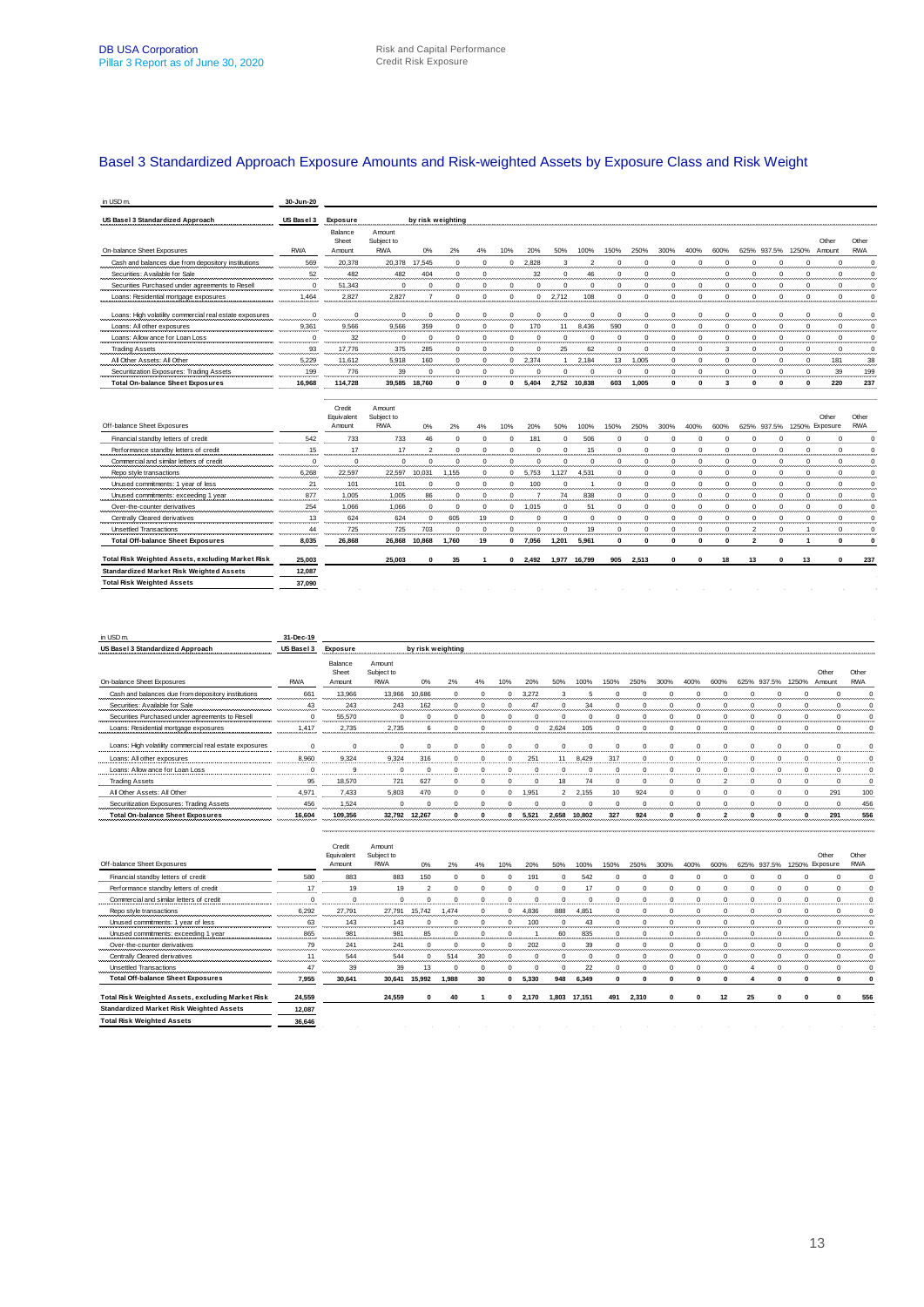# Credit Risk and Credit Risk Mitigation

The majority of credit risk mitigation techniques are applied to secured financing transactions (SFT) and derivatives. Credit risk mitigation techniques for the other products are not significant. DB USA Corp takes advantage of credit-risk mitigation benefits, as permitted under U.S. Basel III Rule, in its computation of risk-weighted assets.

For derivatives, DB USA Corp receives cash and non-cash collateral which, subject to the U.S. Basel III Rules, are applied against the computed gross credit exposures. For SFTs, DB USA Corp is frequently able to use the collateral haircut approach to recognize credit risk mitigation benefits of financial collateral. The collateral haircut approach allows DB USA Corp to only consider liquid, eligible collateral. Where the collateral haircut approach is not viable, DB USA Corp may still obtain the creditrisk mitigation benefits of the collateral simple approach, which permits DB USA Corp to substitute the risk weight of the collateral for the risk weight of the counterparty.

### Netting of Secured Financing Transactions (SFT)

|                                                 |         |               | 30-Jun-20  |             |            |
|-------------------------------------------------|---------|---------------|------------|-------------|------------|
|                                                 |         |               | Net Amount |             |            |
|                                                 |         | Amount        | Presented  |             |            |
|                                                 |         | Offset in the | in the     |             |            |
|                                                 |         | Statement     | Statement  |             |            |
|                                                 |         | 0f            | 0f         | Collateral  |            |
|                                                 | Gross   | Financial     | Financial  | Received or | Net        |
| in USD <sub>m</sub> .                           | Amount  | Condition (1) | Condition  | Pledged (2) | Amount (3) |
| Assets:                                         |         |               |            |             |            |
| Collateralized agreements and financings:       |         |               |            |             |            |
| Securities purchased under agreements to resell | 79.564  | (49.265)      | 30.299     | (30, 299)   |            |
| Securities borrow ed                            | 21,752  | (708)         | 21,044     | (21, 044)   |            |
| Total                                           | 101.316 | (49.973)      | 51,343     | (51, 343)   |            |

**Liabilities:**

| financings<br>ac<br>nents                                                          |                           |        |      |            |                      |
|------------------------------------------------------------------------------------|---------------------------|--------|------|------------|----------------------|
| und<br>chase<br>$\sim$<br>$I$ riti $\triangle C$<br>ີ⊂∩l<br>epurr<br>ы<br>$\cdots$ | nnr                       | 49.265 | $-$  | .41<br>20. |                      |
| <b>STATISTICS</b>                                                                  | 1.80<br><b>FEW FRIDAY</b> | 708    | .099 | 1.∠J\      | 155<br><b>UU</b><br> |
| Tota.                                                                              |                           | $\sim$ | .84C | $\sim$     | 155<br>טטו           |

(1) Amounts relate to master netting agreements and collateral agreements which have been determined by DB USA Corp to be legally enforceable in the event of default and where certain other criteria are met in accordance with applicable offsetting accounting guidance. There are no amounts which were eligible for netting pursuant to ASC 210-20 that DB USA Corp did not net.

(2) Securities collateral is reflected at its fair value, but has been limited to the net exposure in the consolidated statement of financial condition in order to exclude any overcollateralization. These amounts do not reflect any cash collateral.

(3) Includes amounts subject to enforceable master netting agreements that have not met the requirements for offsetting in accordance with applicable accounting guidance but are eligible for offsetting to the extent an event of default has occurred.

|                                                 |        |               | 31-Dec-19  |             |            |
|-------------------------------------------------|--------|---------------|------------|-------------|------------|
|                                                 |        |               | Net Amount |             |            |
|                                                 |        | Amount        | Presented  |             |            |
|                                                 |        | Offset in the | in the     |             |            |
|                                                 |        | Statement     | Statement  |             |            |
|                                                 |        | οf            | of         | Collateral  |            |
|                                                 | Gross  | Financial     | Financial  | Received or | Net        |
| in USD <sub>m</sub> .                           | Amount | Condition (1) | Condition  | Pledged (2) | Amount (3) |
| Assets:                                         |        |               |            |             |            |
| Collateralized agreements and financings:       |        |               |            |             |            |
| Securities purchased under agreements to resell | 74.071 | (39, 897)     | 34.174     | (34, 174)   |            |
| Securities borrow ed                            | 23,753 | (2,357)       | 21.396     | (20, 795)   | 601        |
| Total                                           | 97,824 | (42, 254)     | 55,570     | (54,969)    | 601        |
|                                                 |        |               |            |             |            |
| Liabilities:                                    |        |               |            |             |            |
| Collatoralized agreements and financings:       |        |               |            |             |            |

| icinas<br><b>TAXABLE</b>                                                           | <b>STATISTICS</b>                    |       |                                      |                                                                                            |                                     |
|------------------------------------------------------------------------------------|--------------------------------------|-------|--------------------------------------|--------------------------------------------------------------------------------------------|-------------------------------------|
| , under<br>ecurities<br>sold<br>agreements<br>tc<br>лазе<br>,,,,,,,,,,,,,,,,,,,,,, | 670<br><b>SOUTHWAIT COMPANY</b>      | . റെ− | 70 <sub>1</sub><br>י כ<br>24.<br>104 | $\sim$<br>. JJJ<br><b><i><u>PERSONAL PROPERTY AND STATES OF THE REAL PROPERTY.</u></i></b> | ں ت<br><b>WASHINGTON CONTINUES.</b> |
| securities loaned<br><b>TERRITORY</b>                                              | 9.61<br>0.U<br><b>FEW FRIDAY</b><br> | 2.35. | $\sim$<br>0.∠0∠                      | 6.262<br>                                                                                  |                                     |
| Tota.                                                                              | 73.298<br>-^                         | 74.LV |                                      | 505<br>JUU                                                                                 | ו ש                                 |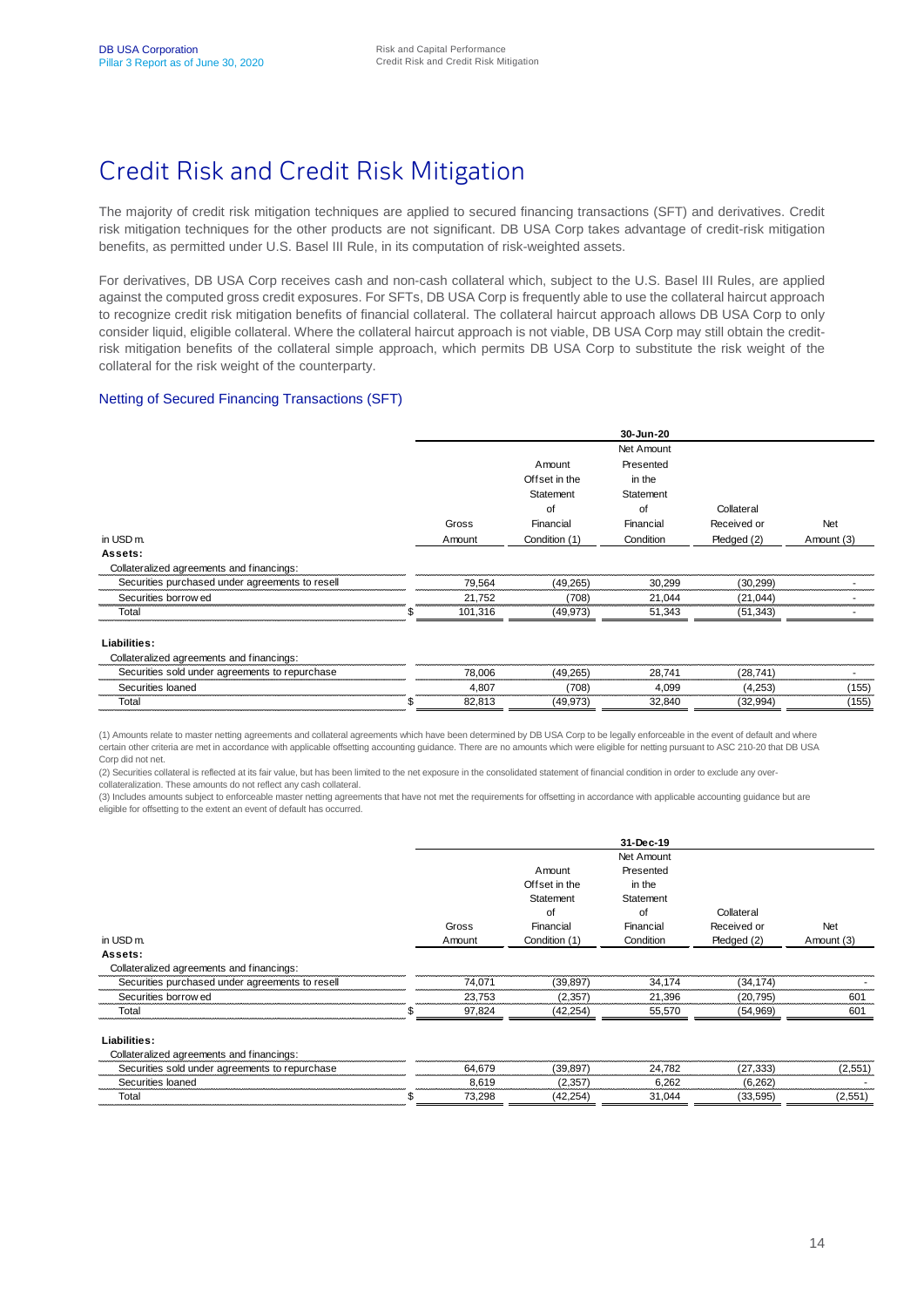### Netting of Derivatives Transactions

|                                                           |                      |      | 30-Jun-20       |            |        |  |  |
|-----------------------------------------------------------|----------------------|------|-----------------|------------|--------|--|--|
|                                                           | Fair value           |      | Notional Amount |            |        |  |  |
|                                                           |                      |      | Exchange -      |            |        |  |  |
| in USD <sub>m.</sub>                                      | Libilities<br>Assets |      | traded          | <b>OTC</b> | Total  |  |  |
| Contract type                                             |                      |      |                 |            |        |  |  |
| Interest rate contracts                                   | 487                  | 103  | 4.786           | 22.670     | 27,456 |  |  |
| Credit contracts                                          |                      |      |                 |            |        |  |  |
| Equity contracts                                          | 23                   |      | 250             |            | 250    |  |  |
| Other contracts                                           | ۰                    |      |                 | 14,574     | 14,574 |  |  |
| Total gross derivatives                                   | 510                  | 110  | 5,036           | 37,244     | 42,280 |  |  |
|                                                           | ۰                    |      |                 |            |        |  |  |
| Less: Counterparty netting (1)                            | (49)                 | (49) |                 |            |        |  |  |
| Net amounts presented in statement of financial condition | 461                  | 61   |                 |            |        |  |  |
| Less: Cash collateral received/posted                     | (13)                 |      |                 |            |        |  |  |
| Net derivative                                            | 448                  | 61   |                 |            |        |  |  |

(1) Amounts relate to master netting agreements and collateral agreements which have been determined by DB USA Corp to be legally enforceable in the event of default and where certain other criteria are met in accordance with applicable offsetting accounting guidance.

|                                                           |            |            | 31-Dec-19  |                 |        |
|-----------------------------------------------------------|------------|------------|------------|-----------------|--------|
|                                                           | Fair value |            |            | Notional Amount |        |
|                                                           |            |            | Exchange - |                 |        |
| in USD <sub>m.</sub>                                      | Assets     | Libilities | traded     | <b>OTC</b>      | Total  |
| Contract type                                             |            |            |            |                 |        |
| Interest rate contracts                                   | 191        | 54         | 4,689      | 27,199          | 31,888 |
| Credit contracts                                          |            |            |            | ◠               |        |
| Equity contracts                                          | 16         |            | 99         |                 | 99     |
| Other contracts                                           |            |            |            | 6,186           | 6,186  |
| Total gross derivatives                                   | 207        | 54         | 4,788      | 33,387          | 38,175 |
| Less: Counterparty netting (1)                            | (12)       | (12)       |            |                 |        |
| Net amounts presented in statement of financial condition | 195        | 42         |            |                 |        |
| Less: Cash collateral received/posted                     | (95)       | (42)       |            |                 |        |
| Net derivative                                            | 100        |            |            |                 |        |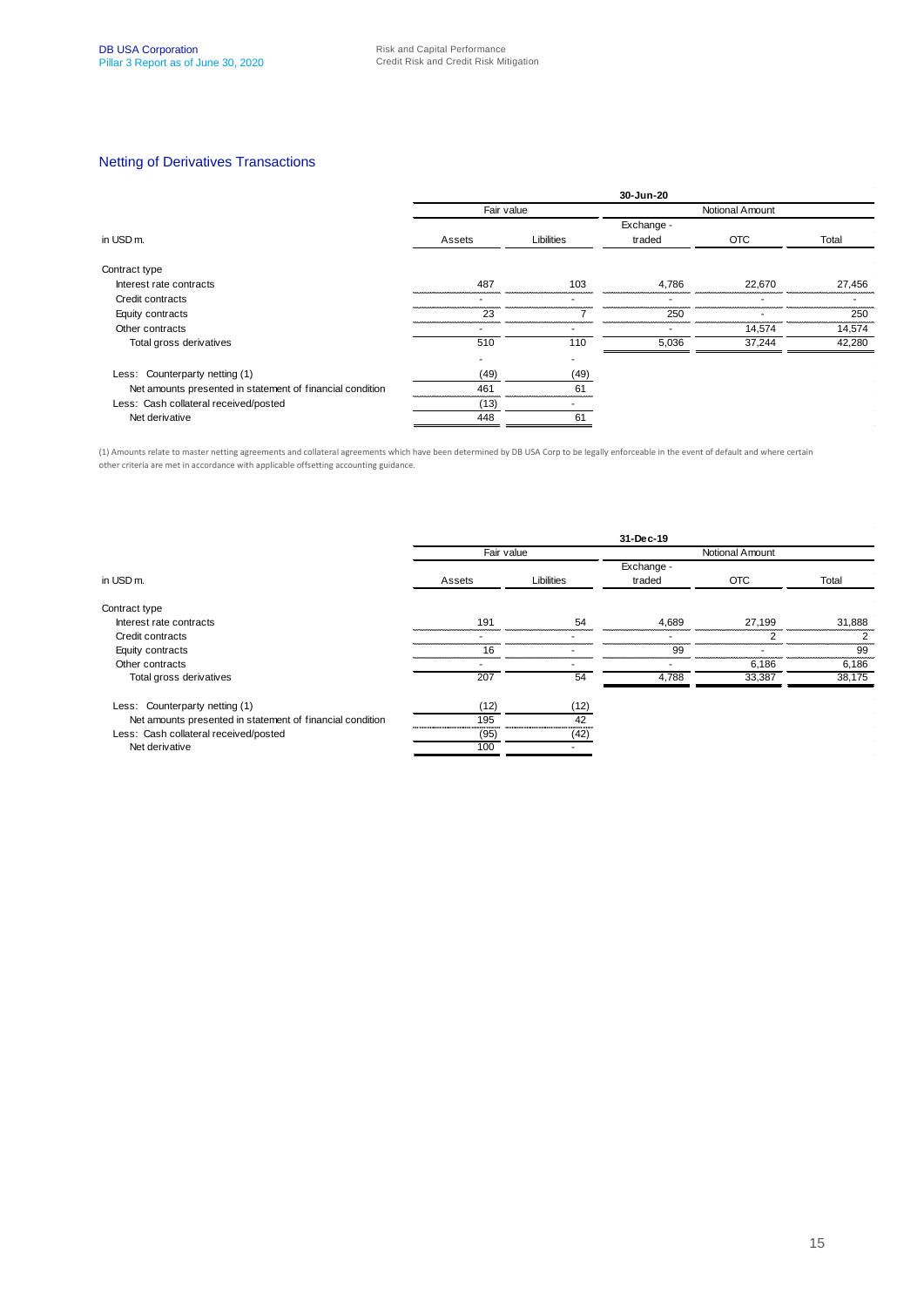### Impairments

The allowance for credit losses represents management's estimate of probable losses that have occurred in the loan portfolio and off balance sheet positions, which comprise contingent liabilities and lending related commitments as of the date of the consolidated and combined financial statements. The allowance for credit losses of funded lending related commitments is reported as a reduction of loans on the consolidated statement of financial condition. The allowance for credit losses of undrawn lending related commitments is reported in other liabilities on the consolidated statement of financial condition.

To allow management to determine the appropriate level of the allowance for credit losses, all significant counterparty relationships are reviewed periodically, as are loans under special supervision, such as impaired loans. This review encompasses current information and events related to the counterparty, such as past due status and collateral recovery values, as well as industry, geographic, economic, political, and other environmental factors. This process results in an allowance for credit losses which consists of a specific loss component and an inherent loss component.

The specific loss component represents the allowance for impaired loans. Impaired loans represent loans for which, based on current information and events, management believes it is probable that DB USA Corp will not be able to collect all principal and interest amounts due in accordance with the contractual terms of the loan agreement. The specific loss component of the allowance is measured by the excess of the recorded investment in the loan, including accrued interest, over either the present value of expected future cash flows, including cash flows that may result from foreclosure less costs for obtaining or selling the collateral, or the market price of the loan, discounted at the loan's effective interest rate. Impaired loans are generally placed on nonaccrual status.

The inherent loss component is principally for all other loans not deemed to be impaired, but that, on a portfolio basis, are believed to have some inherent loss, which is probable of occurring and is reasonably estimable. The inherent loss allowance represents an estimate of losses inherent in the portfolio that has not yet been individually identified and reflects the imprecision and uncertainties in estimating the allowance for loan loss. This estimate of inherent losses excludes those exposures that have already been considered when establishing the allowance for smaller balance standardized homogeneous loans.

Amounts determined to be uncollectible are charged to the allowance. Subsequent recoveries, if any, are credited to the allowance. The provision for credit losses, which is charged to income, is the amount necessary to adjust the allowance for credit losses to the level determined through the process described above.

The allowance for off balance sheet positions, which is established through charges to other expenses, is determined using the same measurement techniques as the allowance for credit losses.

# Variance Commentary (2019YE to 2020Q2)

Impaired loans decreased by \$5 million as of June 30, 2020 compared with December 31, 2019. The decrease is primarily attributed to residential real estate loans with Private Bank and Corporate Bank clients. Past due loans reported by DB USA Corp as of June 2020 are immaterial.

The Loan Loss Allowance increased \$23 million as of June 30, 2020 compared with December 31, 2019. The reason for the increase was in part due to the adoption of Current Expected Credit Losses (CECL – ASU 2016-13) as of January 1, 2020. The first time adoption impact was \$6 million. There was a further increase to the allowance during the period of \$17 million as a result of the impact of COVID-19 on the global economy.

Following new reporting guidelines issued by the Federal Reserve Bank (FRB), DB USA is taking the option to account for eligible loan modifications under Section 4013 of the CARES Act. This means DB USA is not required to apply ASC Subtopic 310-40 to the section 4013 loans for the term of the loan modification and as such do not have to report section 4013 loans as TDRs in regulatory reports. Eligible loans are defined as those which meet the definition of a TDR and the reporting guidance of the CARES Act. However, DB USA had no loan modifications that met these requirements and as such did not report any loan modifications under Section 4013 of the CARES Act.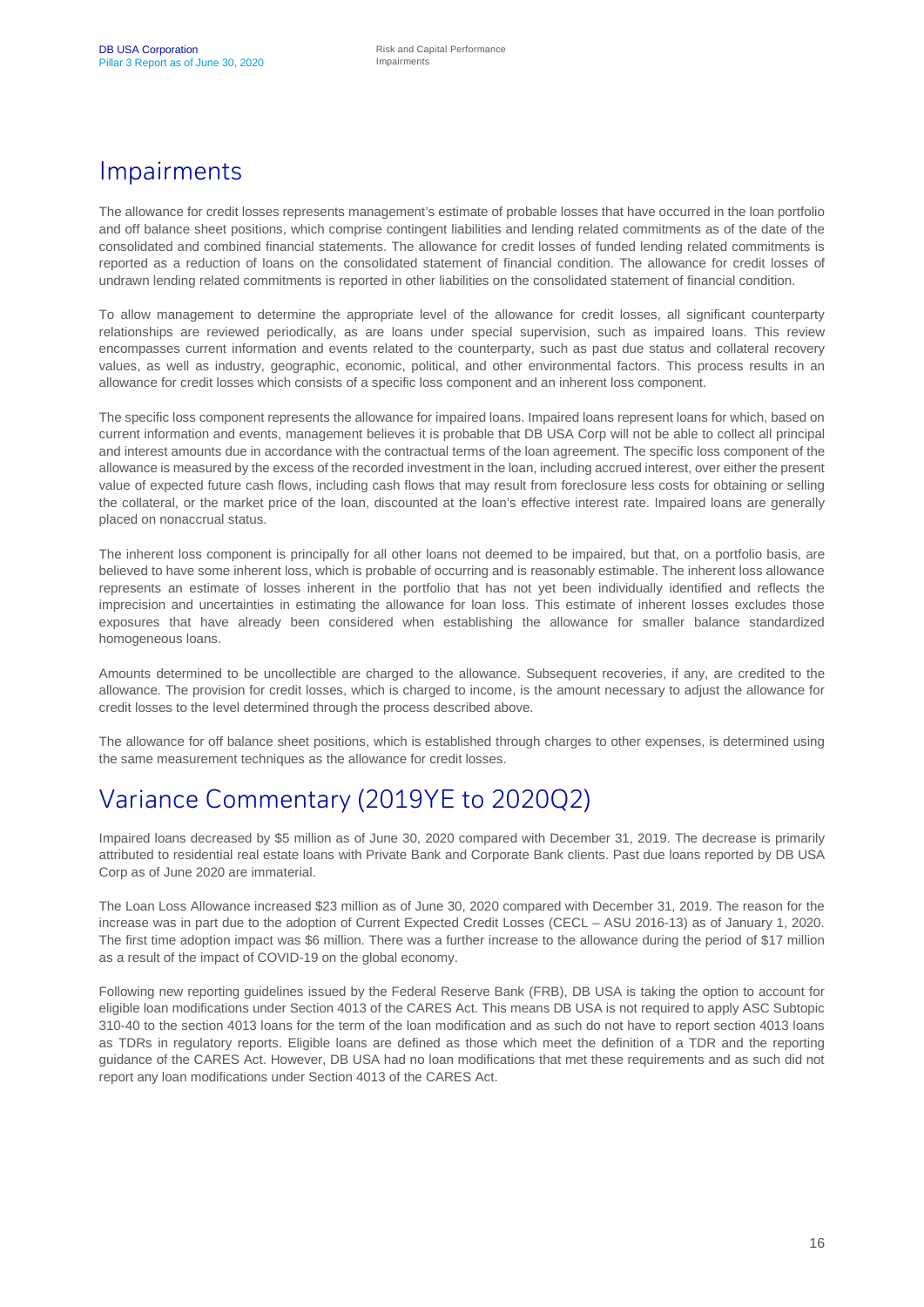### Impaired loans, allowance for loan losses and coverage ratio by industry

|                                                   | 31-Dec-19      |                         |  |                                        | 30-Jun-20      |                         |                                         |  |
|---------------------------------------------------|----------------|-------------------------|--|----------------------------------------|----------------|-------------------------|-----------------------------------------|--|
| in USD m.                                         | Impaired Loans | Loan Loss<br>Allow ance |  | Impaired loan<br>coverage ratio<br>(%) | Impaired Loans | Loan Loss<br>Allow ance | Impaired loan<br>coverage ratio<br>(% ) |  |
| Commercial and residential real estate activities | 59             |                         |  | 15%                                    | 54             | 32                      | 59%                                     |  |
| Other                                             |                |                         |  | $0\%$                                  |                |                         | 0%                                      |  |
| Total                                             | 62             |                         |  | 15%                                    | 57             | 32                      | 56%                                     |  |

### Impaired loans, allowance for loan losses and coverage ratio by region

|               | 31-Dec-19      |                         |  |                                        |                | 30-Jun-20               |                                         |
|---------------|----------------|-------------------------|--|----------------------------------------|----------------|-------------------------|-----------------------------------------|
| in USD m.     | Impaired Loans | Loan Loss<br>Allow ance |  | Impaired loan<br>coverage ratio<br>(%) | Impaired Loans | Loan Loss<br>Allow ance | Impaired loan<br>coverage ratio<br>(% ) |
| North America | 62             |                         |  | 15%                                    | 57             | 32                      | 56%                                     |
| Total         | 62             |                         |  | 15%                                    | 57             | 32                      | 56%                                     |

### Development of impaired loans

|                                               | 31-Dec-19<br>(12 Months)                   | 30-Jun-20<br>(6 months)                    |
|-----------------------------------------------|--------------------------------------------|--------------------------------------------|
| in USD m.                                     | Impaired loans<br>Individually<br>assessed | Impaired loans<br>Individually<br>assessed |
| Balance, beginning of the period              |                                            | 62                                         |
| Classified as impaired during the period      | 23                                         |                                            |
| Transferred to not impaired during the period |                                            | ,,,,,,,,,,,,,,,,,,,,,,,,,,,,,,,,,,,,       |
| Charge Offs                                   |                                            |                                            |
| Disposal of impaired loans                    | 26                                         |                                            |
| Paydow ns                                     |                                            |                                            |
| Balance, end of the period                    | 62                                         |                                            |

### Development of specific loan loss allowance

|                                              | 31-Dec-19                              | 30-Jun-20                        |
|----------------------------------------------|----------------------------------------|----------------------------------|
|                                              | (12 Months)                            | (6 months)                       |
| in USD m.                                    | <b>Specific loan</b><br>loss allowance | Specific Ioan<br>loss allowance  |
| Balance, beginning of the period             |                                        |                                  |
| Recoveries                                   |                                        |                                  |
| Charge Offs                                  |                                        |                                  |
| Provision for loan and lease losses<br>Other |                                        | ,,,,,,,,,,,,,,,,,,,,,,,,,,,,,,,, |
| Balance, end of the period                   |                                        |                                  |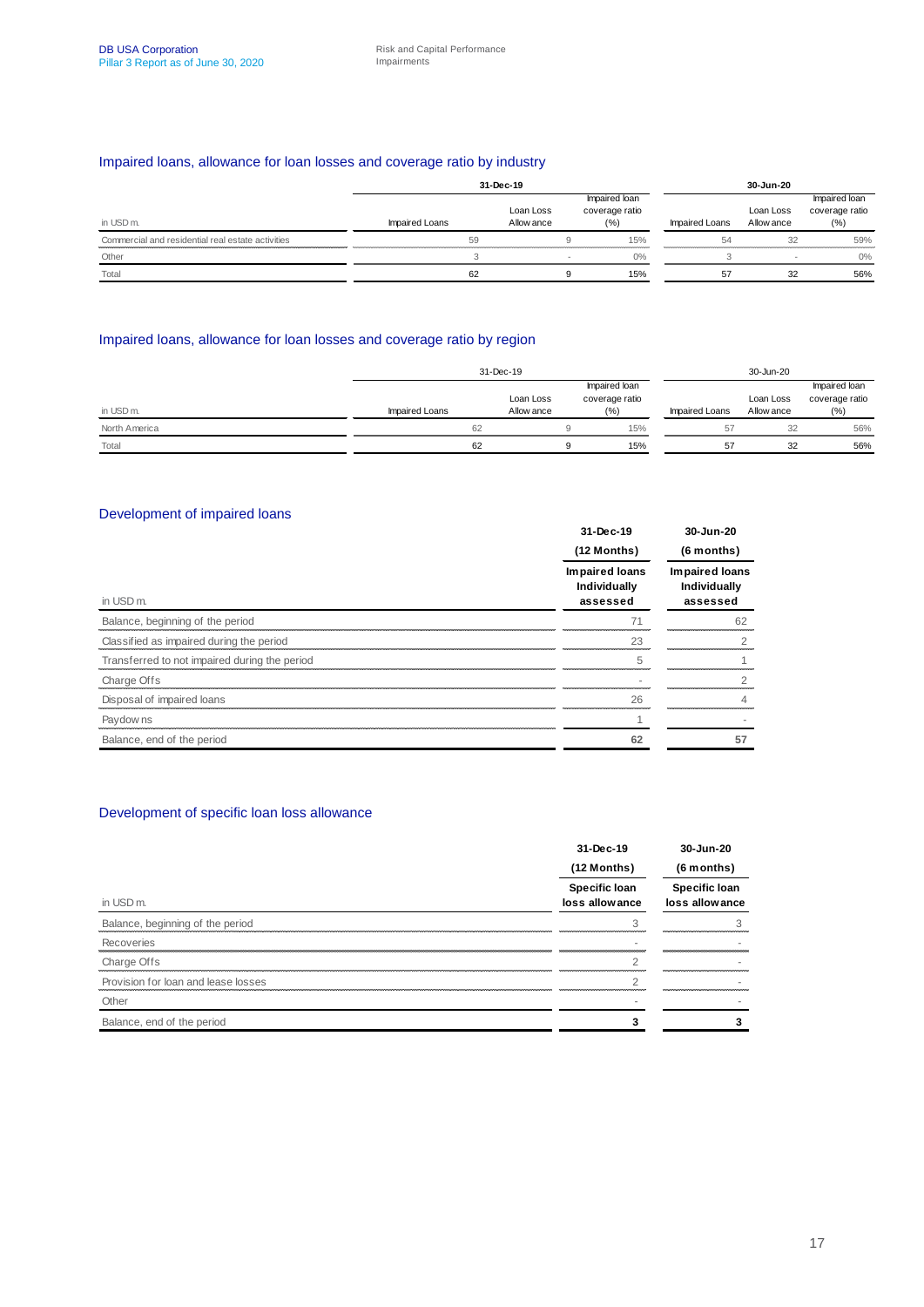# Supplementary Leverage Ratio

Per U.S. regulatory reporting requirements and in compliance with the FRB's Regulation YY (12 CFR 252.153), IHCs with consolidated total on-balance sheet foreign exposures in excess of USD \$10 billion are required to comply with Supplemental Leverage Ratio (SLR) requirements starting in 2018. The SLR is designed to require a banking organization to hold a minimum amount of capital against total assets and off-balance sheet exposures, regardless of the riskiness of the individual assets. Thus, all categories of assets, including cash, U.S. Treasuries, and deposits at the Federal Reserve, are included in the determination of the SLR. The SLR is the ratio of an IHC's Tier 1 capital as of a quarter-end to total leverage exposure, the latter of which is calculated as the sum of:

(A)The average on-balance sheet assets calculated as of each day of the reporting quarter;

and

(B) The average off-balance sheet exposures calculated as of the last day of each of the most recent three months, minus the applicable deductions from Tier 1 capital.

The main components of total leverage exposure are:

- On-balance sheet exposures;
- Derivative exposures;
- Repo-style transactions and
- Other off-balance sheet exposures.

The SLR reporting requirements follow the classification and segmentation required by Schedule A of the FFIEC 101 report.

# Variance Commentary (2019YE to 2020Q2)

The Supplementary Leverage Ratio for June 2020 is 11.99%, 291bps increase from December 2019. The significant driver of this increase was due to a new requirement issued by the Federal Reserve Bank that Category III IHC such as DB USA must temporarily exclude U.S. Treasury Securities and Deposits at Federal Reserve Banks from the SLR denominator, leverage exposure. The amount of U.S. Treasury Securities and Deposits at Federal Reserve Banks excluded from the leverage exposure as at June 30, 2020 was \$30.3 billion and contributed to a 2.43 % increase in the SLR.

Total SLR exposures decreased \$(32.7) billion to \$119.2 billion as compared with December 2019.

- On-balanace sheet exposures reduced by \$(26.2) billion primarily due to the deductions of qualifying central bank deposits as mentioned above of \$(30.3) billion. This was offset by an increase in on-balance sheet carrying values of \$4.1 billion.
- Exposures from Repo-style transactions decreased \$(8.2) billion (post FIN41 netting). This was largely due to an increase in netting benfit of \$6.4 billion, but also due to decreased gross repo balances of \$2.0 billion. The increase in netting benefit is mainly driven by a proportional increase in balances with nettable counterparties such as DB London.
- Other off balance sheet exposures increased \$1.7 billion driven by higher average forward starting reverse repos balances.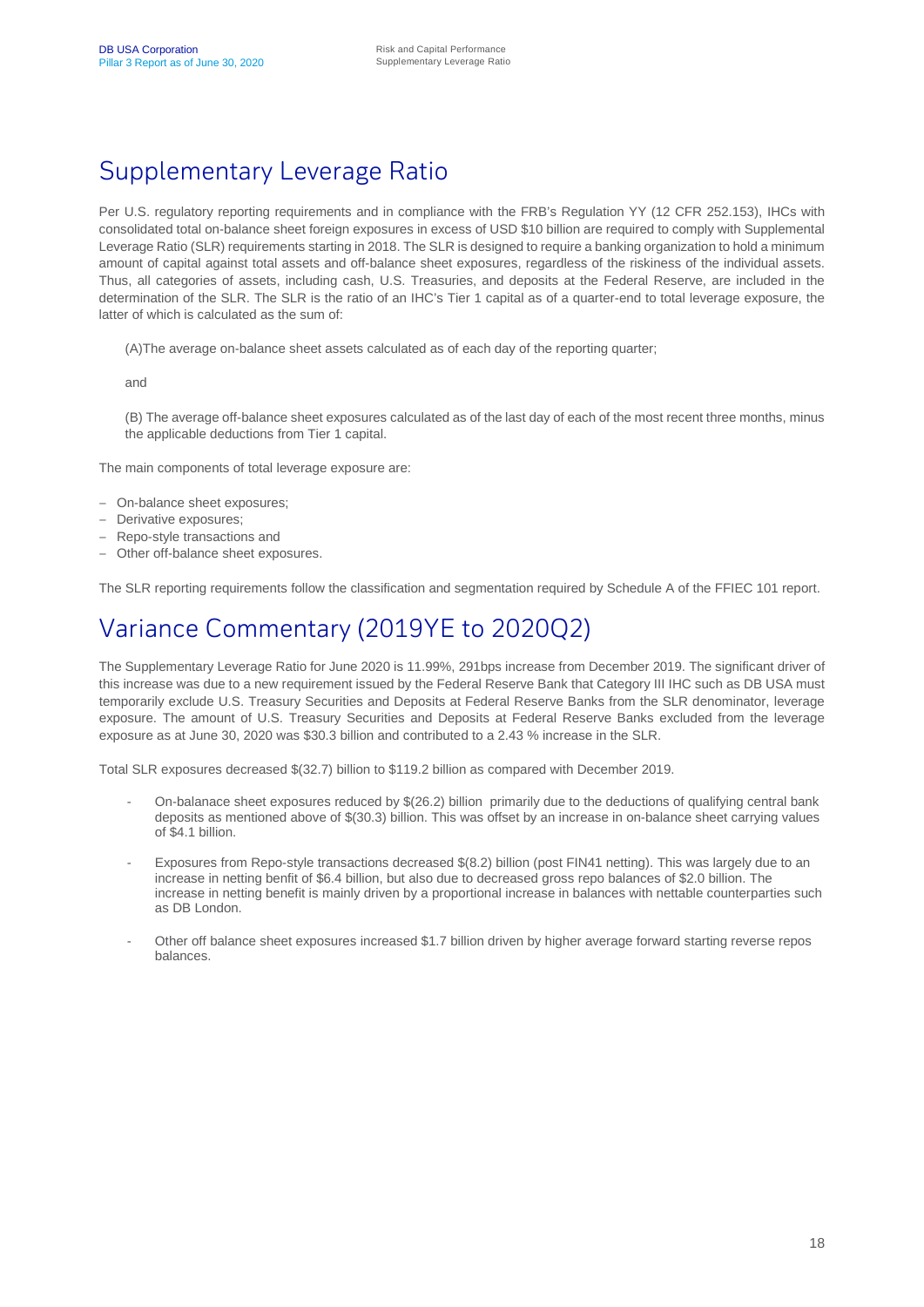| in USD m.                                                                                                                                                                                                                              | 31-Dec-19         | 30-Jun-20         |
|----------------------------------------------------------------------------------------------------------------------------------------------------------------------------------------------------------------------------------------|-------------------|-------------------|
| The balance sheet carrying value of all on-balance sheet assets (excluding on-balance sheet assets for derivative transactions and repo-style<br>transactions, but including collateral)                                               | 58,046            | 62.099            |
| Deductions from common equity tier 1 capital and additional tier 1 capital (report as a positive amount)                                                                                                                               | 117               | 113               |
| Adjustments for deductions of qualifying central bank deposits for custodial banking organisations                                                                                                                                     | $\Omega$          | 30,292            |
| Total on-balance sheet exposures (item 2.1 minus item 2.2)                                                                                                                                                                             | 57,929            | 31,694            |
| Replacement cost for all derivative transactions                                                                                                                                                                                       | 90                | 143               |
| Add-on amounts for potential future exposure (PFE) for all derivative transactions                                                                                                                                                     | 3,594             | 4.095             |
| Gross-up for collateral posted in derivative transactions if collateral is deducted from on-balance sheet assets                                                                                                                       | 0                 | $\Omega$          |
| Deduction of receivable assets for qualifying cash variation margin posted in derivative transactions (report as a positive amount)                                                                                                    | $\Omega$          | $\Omega$          |
| Exempted exposures to central counterparties (CCPs) in cleared transactions (report as a positive amount)                                                                                                                              | 1,486             | 2,007             |
| Adjusted effective notional principal amount of sold credit protection                                                                                                                                                                 | 0                 | 0                 |
| Adjusted effective notional principal amount offsets and PFE deductions for sold credit protection (report as a positive amount)                                                                                                       | $\Omega$          | $\Omega$          |
| Total derivative exposures (sum of items 2.4, 2.5, 2.6 and 2.9, minus items 2.7, 2.8, and 2.10)                                                                                                                                        | 2,198             | 2,231             |
| Gross assets for repo-style transactions, with no recognition of netting<br>Reduction of the gross value of receivables in reverse repurchase transactions by cash payables in repurchase transactions (report as a<br>positive value) | 138,473<br>55,372 | 136.432<br>61,734 |
| Counterparty credit risk for all repo-style transactions                                                                                                                                                                               | 1,179             | 1,41              |
| Exposure amount for repo-style transactions where an institution acts as an agent                                                                                                                                                      | $\Omega$          | $\Omega$          |
| Total exposures for repo-style transactions (sum of items 2.12, 2.14, and 2.15, minus item 2.13)                                                                                                                                       | 84,280            | 76,109            |
| Off-balance sheet exposures at gross notional amounts                                                                                                                                                                                  | 23,001            | 30,436            |
| Adjustments for conversion to credit equivalent amounts (report as a positive amount)                                                                                                                                                  | 15,509            | 21,228            |
| Total off-balance sheet exposures (item 2.17 minus item 2.18)                                                                                                                                                                          | 7,492             | 9,208             |
| Tier 1 capital (from Schedule A, item 45)                                                                                                                                                                                              | 13,801            | 14,296            |
| Total leverage exposure (sum of items 2.3, 2.11, 2.16, and 2.19)                                                                                                                                                                       | 151.899           | 119,242           |
| Supplementary leverage ratio (item 2.20 divided by item 2.21)                                                                                                                                                                          | 9.0856%           | 11.9891%          |